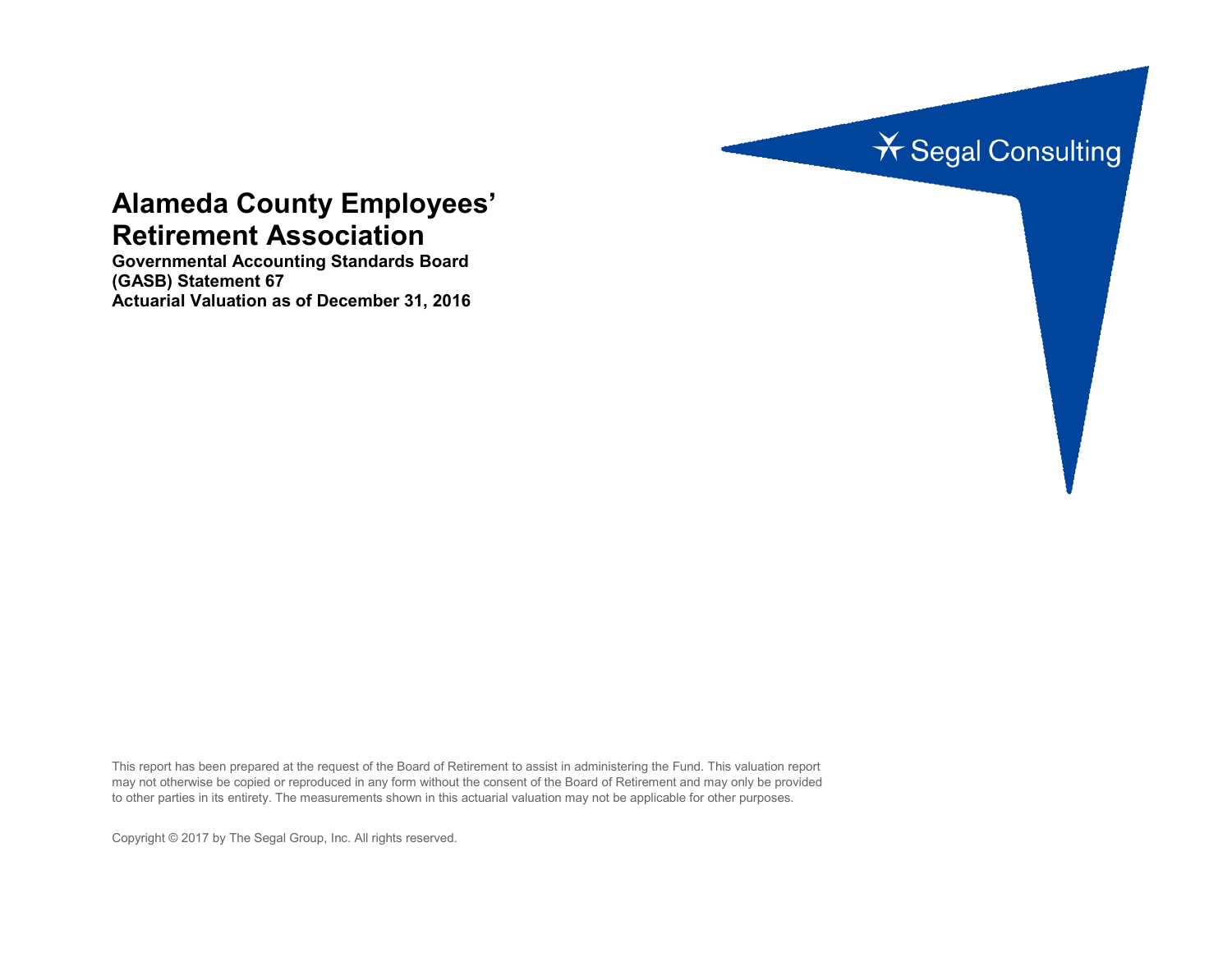

100 Montgomery Street Suite 500 San Francisco, CA 94104-4308 T 415.263.8200 www.segalco.com

*May 3, 2017*

*Board of Retirement Alameda County Employees' Retirement Association 475 14th Street, Suite 1000 Oakland, CA 94612*

*Dear Board Members:*

*We are pleased to submit this Governmental Accounting Standards Board (GASB) Statement 67 Actuarial Valuation as of December 31, 2016. It contains various information that will need to be disclosed in order to comply with GASB Statement 67.*

*This report was prepared in accordance with generally accepted actuarial principles and practices at the request of the Board to assist in administering the Association. The census and financial information on which our calculations were based was prepared by ACERA. That assistance is gratefully acknowledged.* 

*The measurements shown in this actuarial valuation may not be applicable for other purposes. Future actuarial measurements may differ significantly from the current measurements presented in this report due to such factors as the following: plan experience differing from that anticipated by the economic or demographic assumptions; changes in economic or demographic assumptions; and changes in plan provisions or applicable law.*

*The actuarial calculations were completed under the supervision of Eva Yum, FSA, MAAA, Enrolled Actuary. We are members of the American Academy of Actuaries and we meet the Qualification Standards of the American Academy of Actuaries to render the actuarial opinion herein. To the best of our knowledge, the information supplied in the actuarial valuation is complete and accurate. Further, in our opinion, the assumptions as approved by the Board are reasonably related to the experience of and expectations for the Association.*

*We look forward to reviewing this report with you and to answering any questions.*

*Sincerely,*

*Segal Consulting, a Member of The Segal Group, Inc.*

*By: Andy Yeung, ASA, MAAA, FCA, EA Eva Yum, FSA, MAAA, EA Vice President and Actuary Associate Actuary*

*JB/hy*

5479697v3/05579.117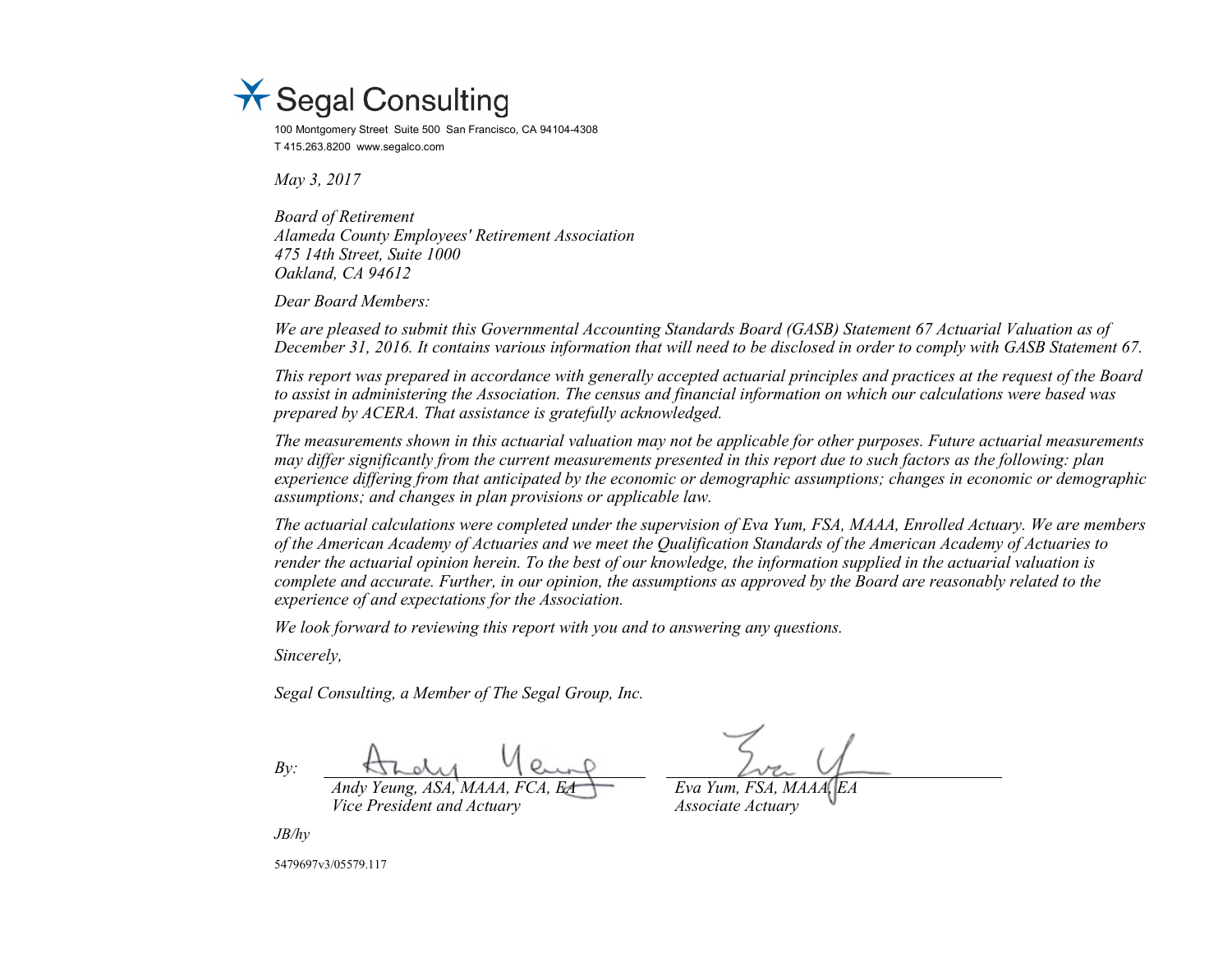# **SECTION 1 SECTION 2**

#### **VALUATION SUMMARY GASB 67 INFORMATION**

### EXHIBIT 1

Significant Issues in Valuation Year.......................................... i Summary of Key Valuation Results.................................... iv Important Information about Actuarial Valuations ............... v

Purpose .......................................... i

General Information – "Financial Statements", Note Disclosures and Required Supplementary Information for a Cost-sharing Pension Plan ............................... 1 EXHIBIT 2 Net Pension Liability .................. 5 EXHIBIT 3 Schedule of Changes in Net Pension Liability – Last Two Fiscal Years................................ 8 EXHIBIT 4 Schedule of Contributions – Last Ten Fiscal Years......................... 9 EXHIBIT 5 Projection of Pension Plan's Fiduciary Net Position for use in Calculation of Discount Rate as of December 31, 2016 .................. 12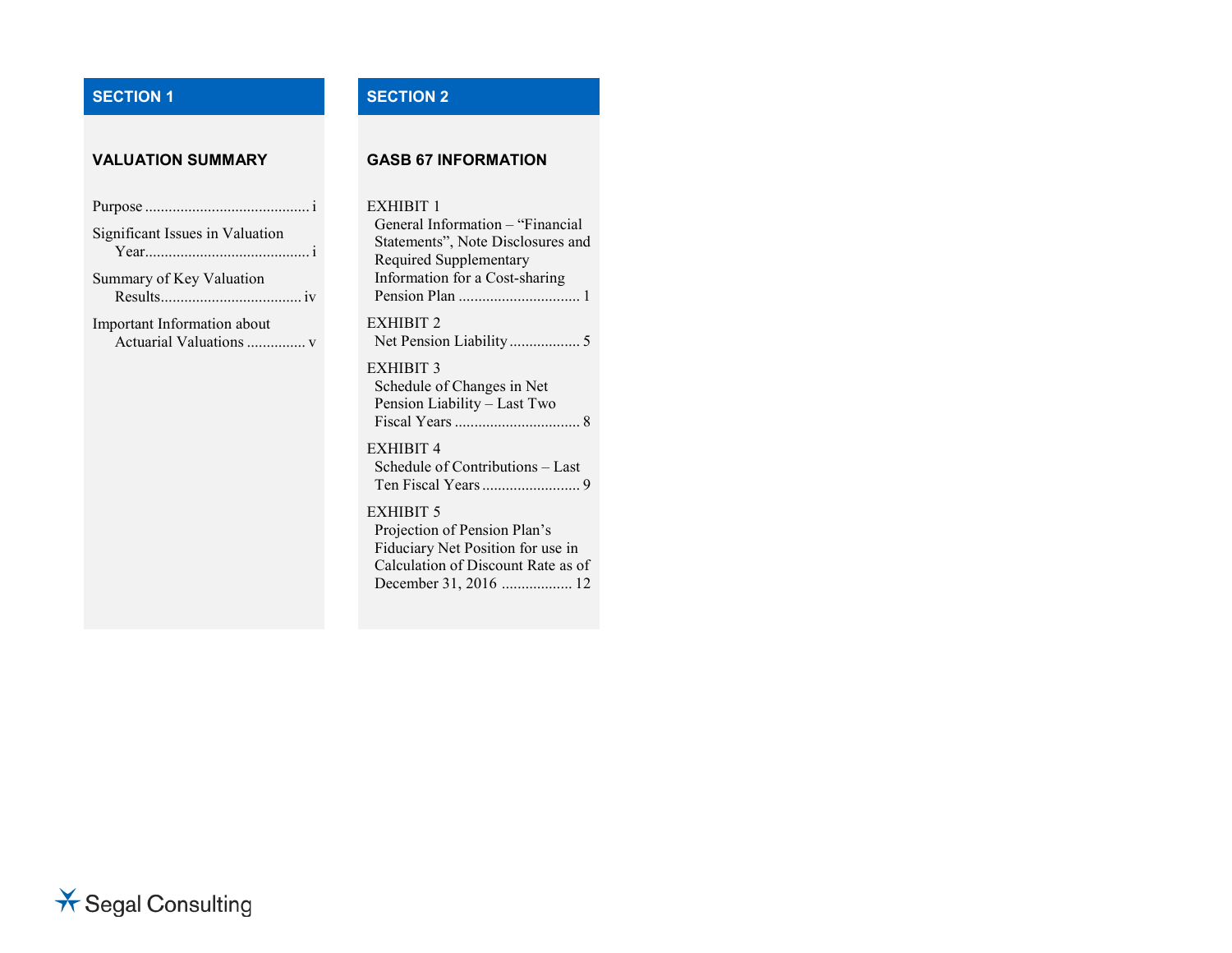# **Purpose**

This report has been prepared by Segal Consulting to present certain disclosure information required by Governmental Accounting Standards Board (GASB) Statement 67 as of December 31, 2016. This valuation is based on:

- The benefit provisions of the Retirement Association, as administered by the Board of Retirement;
- The characteristics of covered active members, inactive vested members, and retired members and beneficiaries as of November 30, 2015, provided by the Retirement Association;
- > The assets of the Plan as of December 31, 2016, provided by the Retirement Association;
- Economic assumptions regarding future salary increases and investment earnings; and
- Other actuarial assumptions, regarding employee terminations, retirement, death, etc.

# **Significant Issues in Valuation Year**

The following key findings were the result of this actuarial valuation:

- The Governmental Accounting Standards Board (GASB) rules only define pension liability and expense for financial reporting purposes, and do not apply to contribution amounts for pension funding purposes. Employers and plans can still develop and adopt funding policies under current practices.
- When measuring pension liability, GASB uses the same actuarial cost method (Entry Age) and the same type of discount rate (expected return on assets) as ACERA uses for funding. This means that the Total Pension Liability (TPL) measure for financial reporting shown in this report is determined on generally the same basis as ACERA's Actuarial Accrued Liability (AAL) measure for funding. We note that the same is generally true for the Normal Cost component of the annual plan cost for funding and financial reporting.
- The Net Pension Liability (NPL) is equal to the difference between the TPL and the Plan's Fiduciary Net Position. The Plan's Fiduciary Net Position is equal to the market value of assets and therefore, the NPL measure is very similar to an Unfunded Actuarial Accrued Liability (UAAL) calculated on a market value basis. It should be noted that in determining the Plan's Fiduciary Net Position, we have included a proportion of any deferred investment losses after netting out the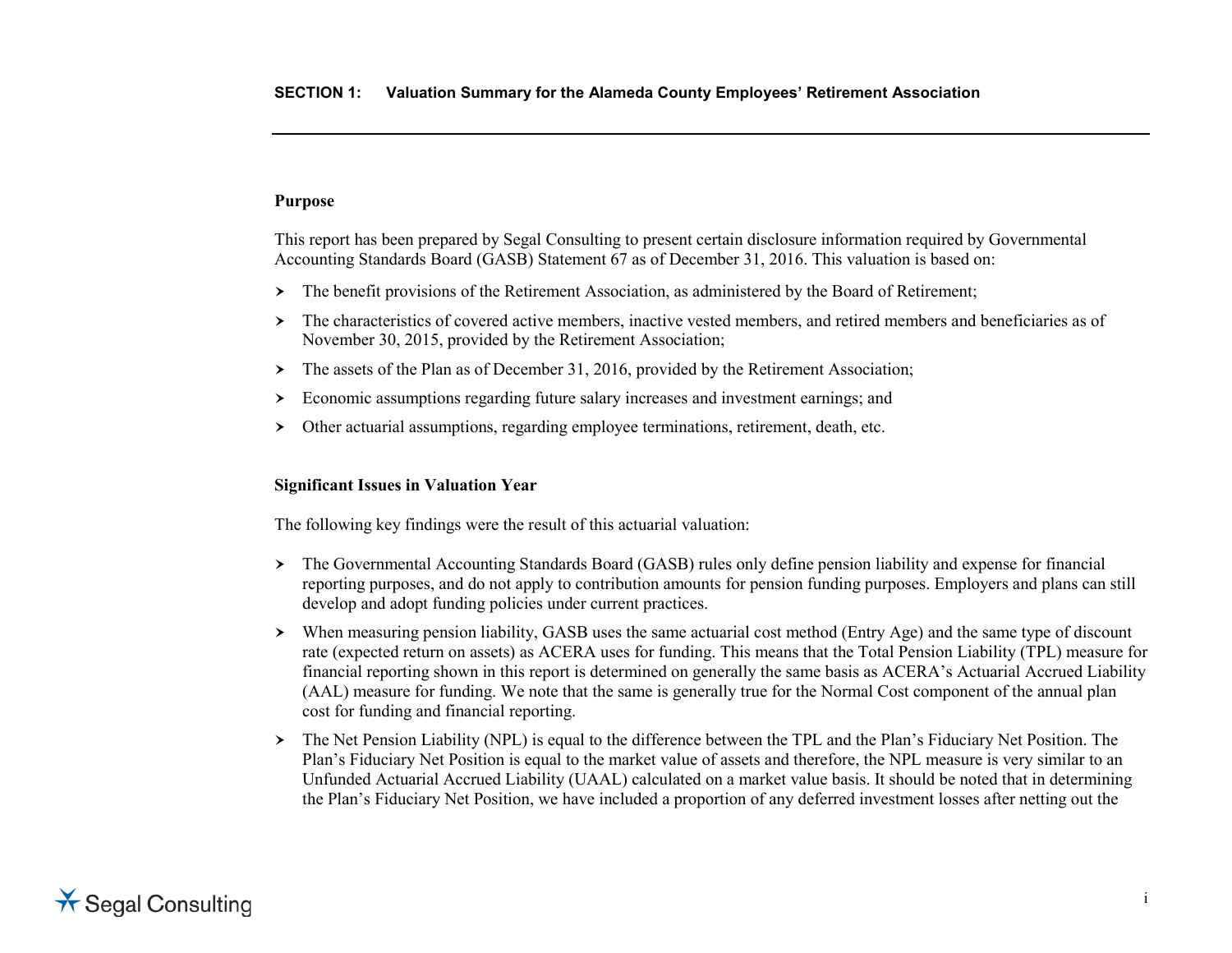<span id="page-4-2"></span><span id="page-4-1"></span><span id="page-4-0"></span>Contingency Reserve<sup>[1](#page-4-0)</sup> that is commensurate with the size of the valuation reserves<sup>2</sup> that would be available to the Pension Plan.

 $\geq$  As we disclosed in our December 31, 2016 funding valuation report, the 7.60% investment return assumption that the Board previously approved for determining the liabilities for funding purposes and used for establishing the employer and employee contribution rates has continued to be developed without considering the impact of any future 50/50 excess earnings allocation. This is based on our understanding that Article 5.5 of the Statute, which authorizes the allocation of 50% of excess earnings to the SRBR, does not allow for the use of a different investment return for funding than is used for interest crediting. This would appear in effect to preclude the prefunding of the SRBR through the use of an assumption lower than the market earnings assumption of 7.60%.

As required by the Actuarial Standard of Practice (ASOP) No. 4 ("Measuring Pension Obligations and Determining Pension Plan Costs or Contributions"), we performed a stochastic model in 2013 to estimate the impact of the 50% allocation of future excess earnings to the SRBR. The results of our model indicated that the 50/50 allocation of future excess earnings would have about the same impact as an "outflow" (i.e., assets not available to fund the benefits included in the determination of the TPL) that would average approximately 0.75% of assets over time. This approximated outflow was incorporated into our GASB crossover test<sup>[3](#page-4-2)</sup> (Exhibit 5), along with the additional future employer contributions that would result from those future allocations of excess earnings to the SRBR under ACERA's funding policy.

 $\geq$  The NPLs measured as of December 31, 2016 and 2015 were determined by rolling forward the TPLs for the funded benefits as of December 31, 2015 and December 31, 2014, respectively. In addition, following discussions we had with the Board subsequent to our delivery of last year's GASB 67 report, starting with this year's GASB 67 report we have adjusted the TPL as of December 31, 2016 to include an additional \$185.1 million, calculated by rolling forward the total unlimited non-OPEB Actuarial Accrued Liability as shown in the SRBR Report as of December 31, 2015. (In preparing the prior years' GASB 67 reports, the assumption/procedure was that the TPL for the non-OPEB SRBR would always equal the Plan Fiduciary Net Position for the non-OPEB SRBR.) We have also continued the practice of adjusting the Plan Fiduciary Net Position as of December 31, 2016 to include an additional \$34.5 million, calculated by (a) taking the \$36.2 million set

 $\overline{a}$ 

*<sup>1</sup> The recognition of the net deferred investment losses would result in an interest crediting rate that is less than 7.60% per year.*

*<sup>2</sup> For example, the proportionate share of the deferred market losses after netting out the Contingency Reserve is equal to \$263.8 million as of December 31, 2015 and \$302.8 million as of December 31, 2016.*

<sup>&</sup>lt;sup>3</sup> The purpose of the GASB crossover test is to determine if the full expected return (or 7.60% in this case) can be used as the discount rate to determine *the TPL and the NPL. That is, if there is no crossover point where the projected benefit payments would exceed the plan's fiduciary net position, then the full expected return assumption can be used. As detailed later in this report, ACERA does pass the crossover test, which means that the full 7.60% investment rate of return assumption can be used as the discount rate to determine the TPL and the resulting NPL.*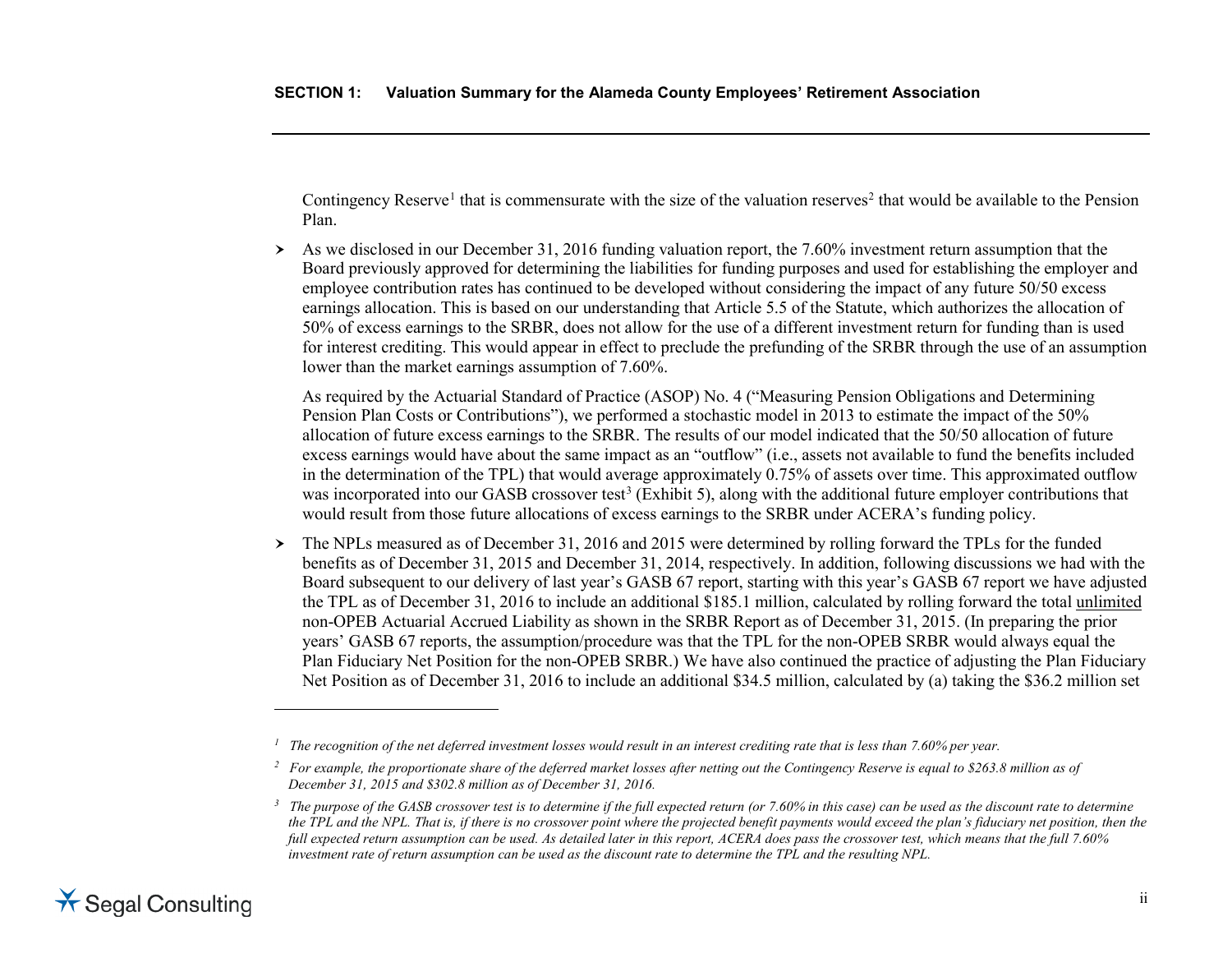<span id="page-5-1"></span><span id="page-5-0"></span>aside by the Retirement Board in the SRBR reserve to pay non-vested Supplemental COLA and retired member death benefits<sup>[4](#page-5-0)</sup> as of December 31, 2016 and (b) offsetting that by \$1.7 million to reflect the proportion of the net deferred investment losses that is commensurate with the size of those reserves, which causes the interest crediting rate to the SRBR reserve to drop below 7.60% per year. The \$150.6 million difference between the \$185.1 million added to the TPL and the \$34.5 million added to the Plan Fiduciary Net Position as of December 31, 2016 represents an additional Net Pension Liability attributable to non-OPEB SRBR benefits. Because this change is only made starting in calendar year 2016, there is no change in the assumptions/procedures we used to limit the TPL for the non-OPEB SRBR to equal the Plan Fiduciary Net Position for the non-OPEB SRBR as of December 31, 201[5](#page-5-1).<sup>5</sup>

- The NPL increased from \$2,118 million as of December 31, 2015 to \$2,243 million as of December 31, 2016 primarily as a result of (i) the additional non-OPEB SRBR liability added, starting with this valuation, and (ii) the unfavorable investment results during calendar year 2016 of about \$17 million, offset somewhat by (iii) the gains from lower than expected active salary increases and lower than expected COLA increases for retirees and beneficiares during 2015 (because liabilities are rolled forward from December 31, 2015 to December 31, 2016, these gains are first reported in the December 31, 2016 results). Changes in these values during the last two fiscal years ending December 31, 2015 and December 31, 2016 can be found in Exhibit 3.
- $\geq$  The discount rate used to determine the TPL and NPL as of December 31, 2016 and 2015 was 7.60%, based on the assumption that was used by the Association in the pension funding valuations as of those dates. The detailed calculations of the discount rate of 7.60% used in the calculation of the TPL and NPL as of December 31, 2016 can be found in Exhibit 5 of Section 2. Various other information that is required to be disclosed can be found throughout Exhibits 1 through 4 in Section 2.

 $\overline{a}$ 

*<sup>4</sup> We have excluded the liability and the assets associated with the OPEB component of the SRBR reserve account because it is our understanding that those amounts are reportable under GASB 43/45.*

 $5$  *We have adjusted both the TPL and the Plan Fiduciary Net Position as of December 31, 2015 to include an additional \$33.7 million, calculated by (a) taking the \$35.2 million set aside by the Retirement Board in the SRBR reserve to pay non-vested Supplemental COLA and retired member death benefits as of December 31, 2015 and (b) adding \$1.5 million to reflect the proportion of the net deferred investment losses that is commensurate with the size of those reserves.*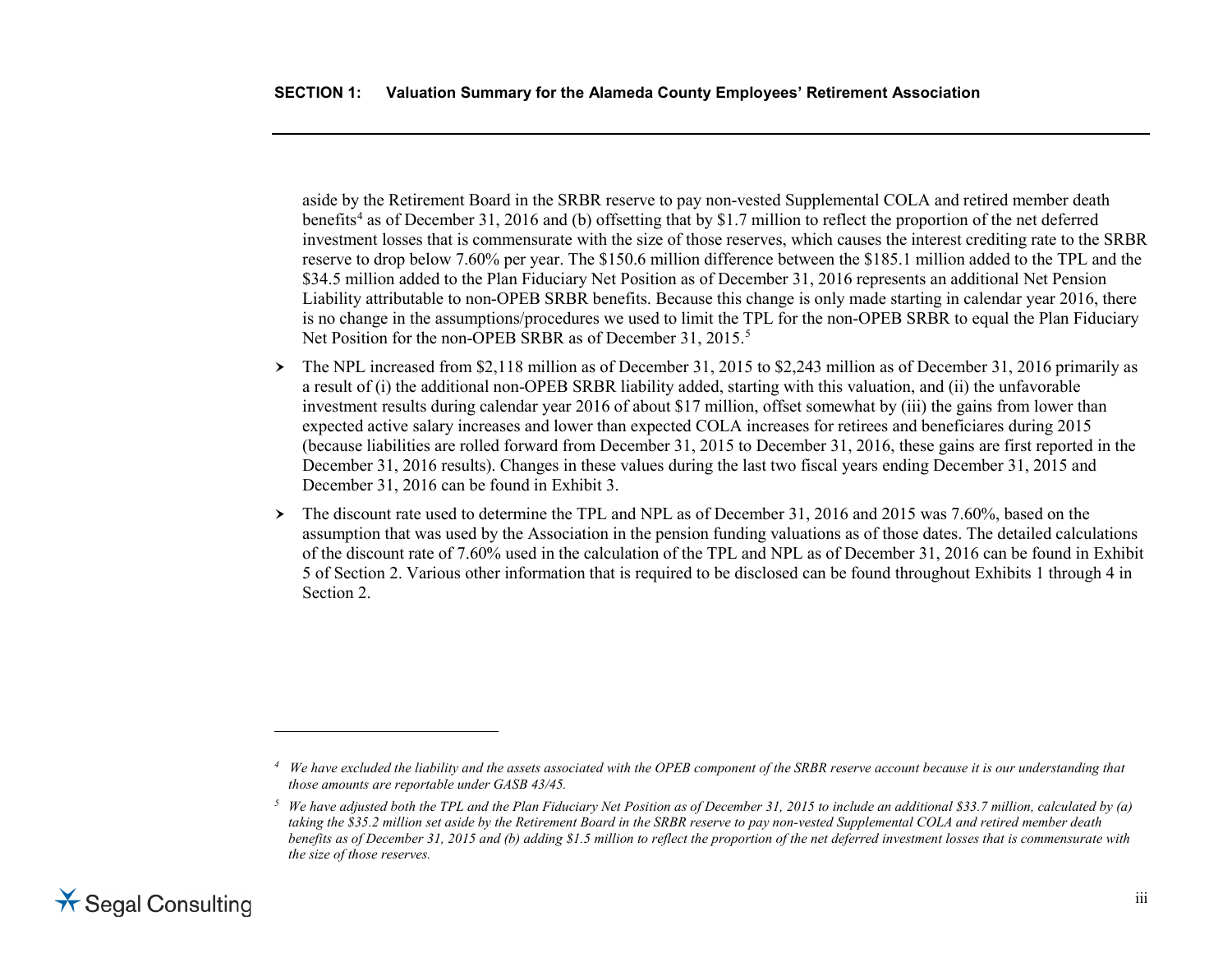## **Summary of Key Valuation Results**

|                                                             | 2016                                                   | 2015                                                   |
|-------------------------------------------------------------|--------------------------------------------------------|--------------------------------------------------------|
| Disclosure elements for plan year ending December 31:       |                                                        |                                                        |
| Service $cost^{(1)}$                                        | \$175,641,823                                          | \$172,584,860                                          |
| <b>Total Pension Liability</b>                              | 8,410,978,895                                          | 7,971,890,739                                          |
| Plan Fiduciary Net Position                                 | 6, 167, 784, 668                                       | 5,853,442,721                                          |
| Net Pension Liability                                       | 2,243,194,227                                          | 2,118,448,018                                          |
| Schedule of contributions for plan year ending December 31: |                                                        |                                                        |
| Actuarially determined contributions                        | \$241,728,451                                          | \$224,607,104                                          |
| Actual contributions                                        | 241,728,451                                            | 224,607,104                                            |
| Contribution deficiency (excess)                            | 0                                                      | $\theta$                                               |
| Demographic data for plan year ending December 31:(2)       |                                                        |                                                        |
| Number of retired members and beneficiaries                 | 9,242                                                  | 8,990                                                  |
| Number of vested terminated members $(3)$                   | 2,263                                                  | 2,027                                                  |
| Number of active members                                    | 11,111                                                 | 11,071                                                 |
| Key assumptions as of December 31:                          |                                                        |                                                        |
| Investment rate of return                                   | 7.60%                                                  | 7.60%                                                  |
| Inflation rate                                              | 3.25%                                                  | 3.25%                                                  |
| Projected salary increases <sup>(4)</sup>                   | General: 7.45% to 4.15% and<br>Safety: 10.45% to 4.45% | General: 7.45% to 4.15% and<br>Safety: 10.45% to 4.45% |

*(1) Service cost is always based on the previous year's assumptions, meaning the 2016 service cost is based on those assumptions shown as of December 31, 2015, whereas the 2015 service cost is based on the December 31, 2014 assumptions (which are the same as the December 31, 2015 assumptions).*

*(2) Data as of December 31, 2015 is used in the measurement of the TPL as of December 31, 2016.*

*(3) Includes members who left their contributions on deposit even though they have less than five years of service.*

*(4) Includes inflation at 3.25% plus real across-the-board salary increases of 0.50% plus merit and longevity increases.*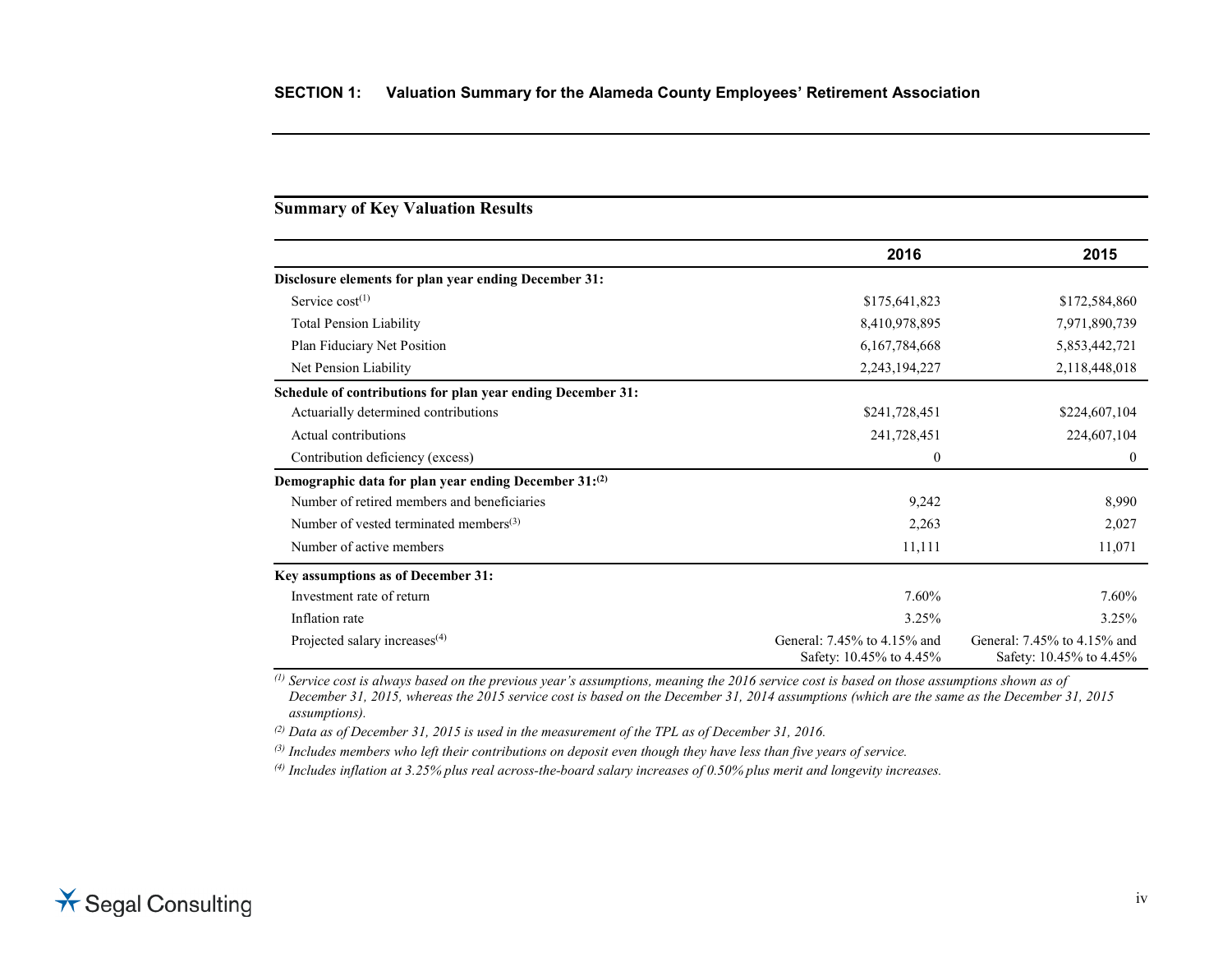### **Important Information about Actuarial Valuations**

In order to prepare an actuarial valuation, Segal Consulting ("Segal") relies on a number of input items. These include:

- **Plan of benefits** Plan provisions define the rules that will be used to determine benefit payments, and those rules, or the interpretation of them, may change over time. It is important to keep Segal informed with respect to plan provisions and administrative procedures, and to review the plan description in this report (as well as the plan summary included in our funding valuation report) to confirm that Segal has correctly interpreted the plan of benefits.
- **Participant data** An actuarial valuation for a plan is based on data provided to the actuary by ACERA. Segal does not audit such data for completeness or accuracy, other than reviewing it for obvious inconsistencies compared to prior data and other information that appears unreasonable. It is important for Segal to receive the best possible data and to be informed about any known incomplete or inaccurate data.
- **Assets** This valuation is based on the market value of assets as of the valuation date, as provided by ACERA.
- **Actuarial assumptions** In preparing an actuarial valuation, Segal projects the benefits to be paid to existing plan participants for the rest of their lives and the lives of their beneficiaries. This projection requires actuarial assumptions as to the probability of death, disability, withdrawal, and retirement of each participant for each year. In addition, the benefits projected to be paid for each of those events in each future year reflect actuarial assumptions as to salary increases and cost-of-living adjustments. The projected benefits are then discounted to a present value, based on the assumed rate of return that is expected to be achieved on the plan's assets. There is a reasonable range for each assumption used in the projection and the results may vary materially based on which assumptions are selected. It is important for any user of an actuarial valuation to understand this concept. Actuarial assumptions are periodically reviewed to ensure that future valuations reflect emerging plan experience. While future changes in actuarial assumptions may have a significant impact on the reported results, that does not mean that the previous assumptions were unreasonable.

The user of Segal's actuarial valuation (or other actuarial calculations) should keep the following in mind:

- > The valuation is prepared at the request of the Board to assist the sponsors of the Fund in preparing items related to the pension plan in their financial reports. Segal is not responsible for the use or misuse of its report, particularly by any other party.
- An actuarial valuation is a measurement of the plan's assets and liabilities at a specific date. Accordingly, except where otherwise noted, Segal did not perform an analysis of the potential range of future financial measures. The actual long-term cost of the plan will be determined by the actual benefits and expenses paid and the actual investment experience of the plan.

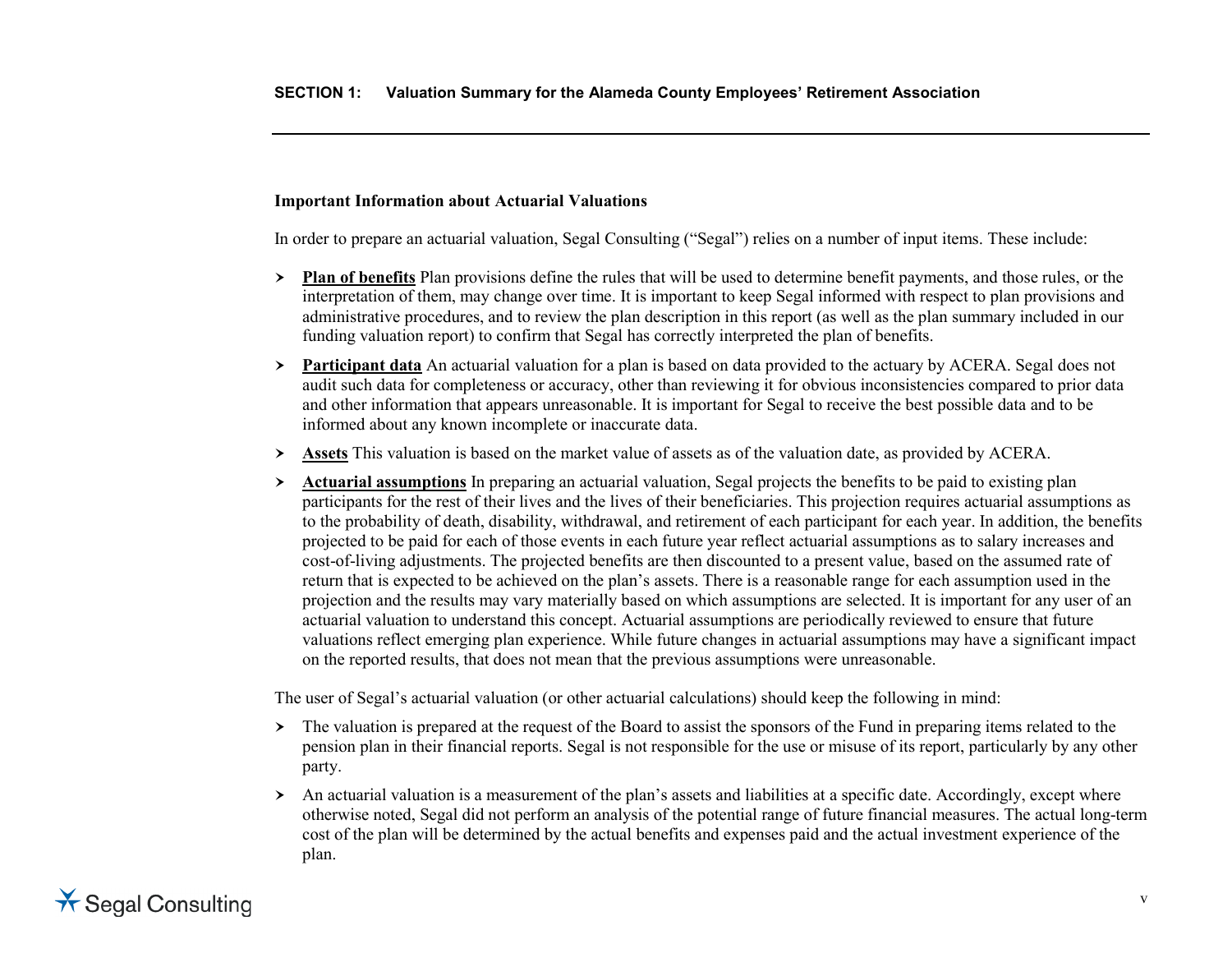- If the ACERA is aware of any event or trend that was not considered in this valuation that may materially change the results of the valuation, Segal should be advised, so that we can evaluate it.
- Segal does not provide investment, legal, accounting, or tax advice. Segal's valuation is based on our understanding of applicable guidance in these areas and of the plan's provisions, but they may be subject to alternative interpretations. The Board should look to their other advisors for expertise in these areas.

As Segal Consulting has no discretionary authority with respect to the management or assets of ACERA, it is not a fiduciary in its capacity as actuaries and consultants with respect to ACERA.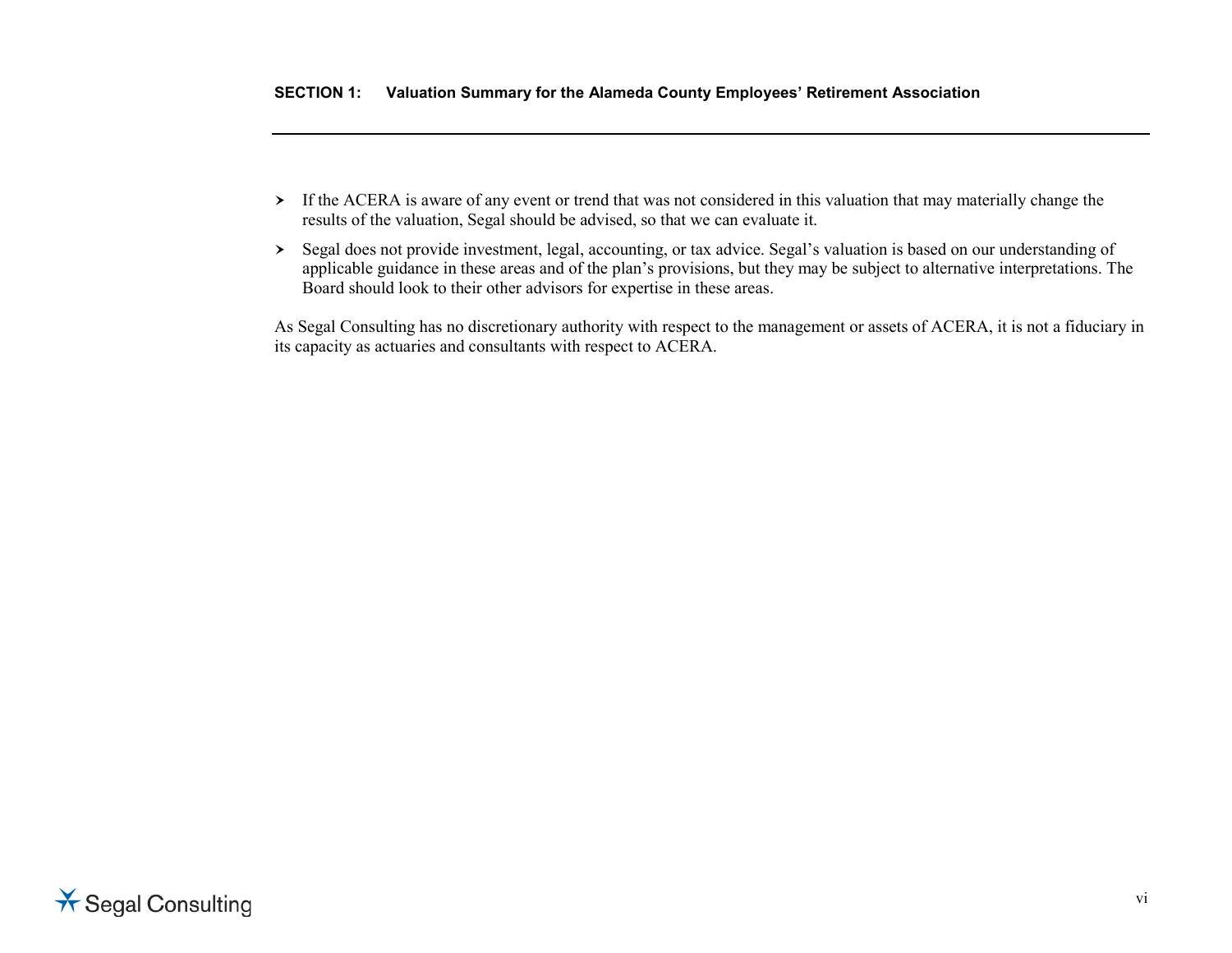**General Information – "Financial Statements", Note Disclosures and Required Supplementary Information for a Cost-Sharing Pension Plan**

#### **Plan Description**

*Plan administration.* The Alameda County Employees' Retirement Association (ACERA) was established by the Alameda County Board of Supervisors in 1947. ACERA is administered by the Board of Retirement and governed by the County Employees' Retirement Law of 1937 (California Government Code Section 31450 et. seq.). ACERA is a cost-sharing, multiple employer, defined benefit, public employee retirement system whose main function is to provide service retirement, disability, death, and survivor benefits to the General and Safety members employed by the County of Alameda. ACERA also provides retirement benefits to the employee members of First 5 Alameda County, Housing Authority of the County of Alameda, Alameda Health System, Livermore Area Recreation and Park District (LARPD), Superior Court of California—County of Alameda, and Alameda County Office of Education.

The management of ACERA is vested with the ACERA Board of Retirement. The Board consists of nine members and two alternates. The County Treasurer is a member of the Board of Retirement by law and is elected by the general public. Four members are appointed by the Board of Supervisors, one of whom may be a County Supervisor. Two active members are elected by the General members; one active member and one alternate are elected by the Safety members; one retired member and one alternate are elected by the retired members. All members of the Board of Retirement serve terms of three years except for the County Treasurer whose term runs concurrent with his term as County Treasurer.

*Plan membership.* At December 31, 2016, pension plan membership consisted of the following:

| Retired members or beneficiaries currently receiving benefits                                                                                                                                                                                                                                                                 | 9.242  |
|-------------------------------------------------------------------------------------------------------------------------------------------------------------------------------------------------------------------------------------------------------------------------------------------------------------------------------|--------|
| Vested terminated members entitled to, but not yet receiving benefits $^{(1)}$                                                                                                                                                                                                                                                | 2,263  |
| Active members                                                                                                                                                                                                                                                                                                                | 11,111 |
| Total                                                                                                                                                                                                                                                                                                                         | 22.616 |
| $(1)$ $\mathbf{r}$ $\mathbf{r}$ $\mathbf{r}$ $\mathbf{r}$ $\mathbf{r}$ $\mathbf{r}$ $\mathbf{r}$ $\mathbf{r}$ $\mathbf{r}$ $\mathbf{r}$ $\mathbf{r}$ $\mathbf{r}$ $\mathbf{r}$ $\mathbf{r}$ $\mathbf{r}$ $\mathbf{r}$ $\mathbf{r}$ $\mathbf{r}$ $\mathbf{r}$ $\mathbf{r}$ $\mathbf{r}$ $\mathbf{r}$ $\mathbf{r}$ $\mathbf{r}$ |        |

(1) *Includes terminated members due a refund of member contributions.*

*Note: Data as of December 31, 2016 is not used in the measurement of the TPL as of December 31, 2016.*

*Benefits provided.* ACERA provides service retirement, disability, death, and survivor benefits to eligible employees. The first date of ACERA membership varies by employer, as follows:

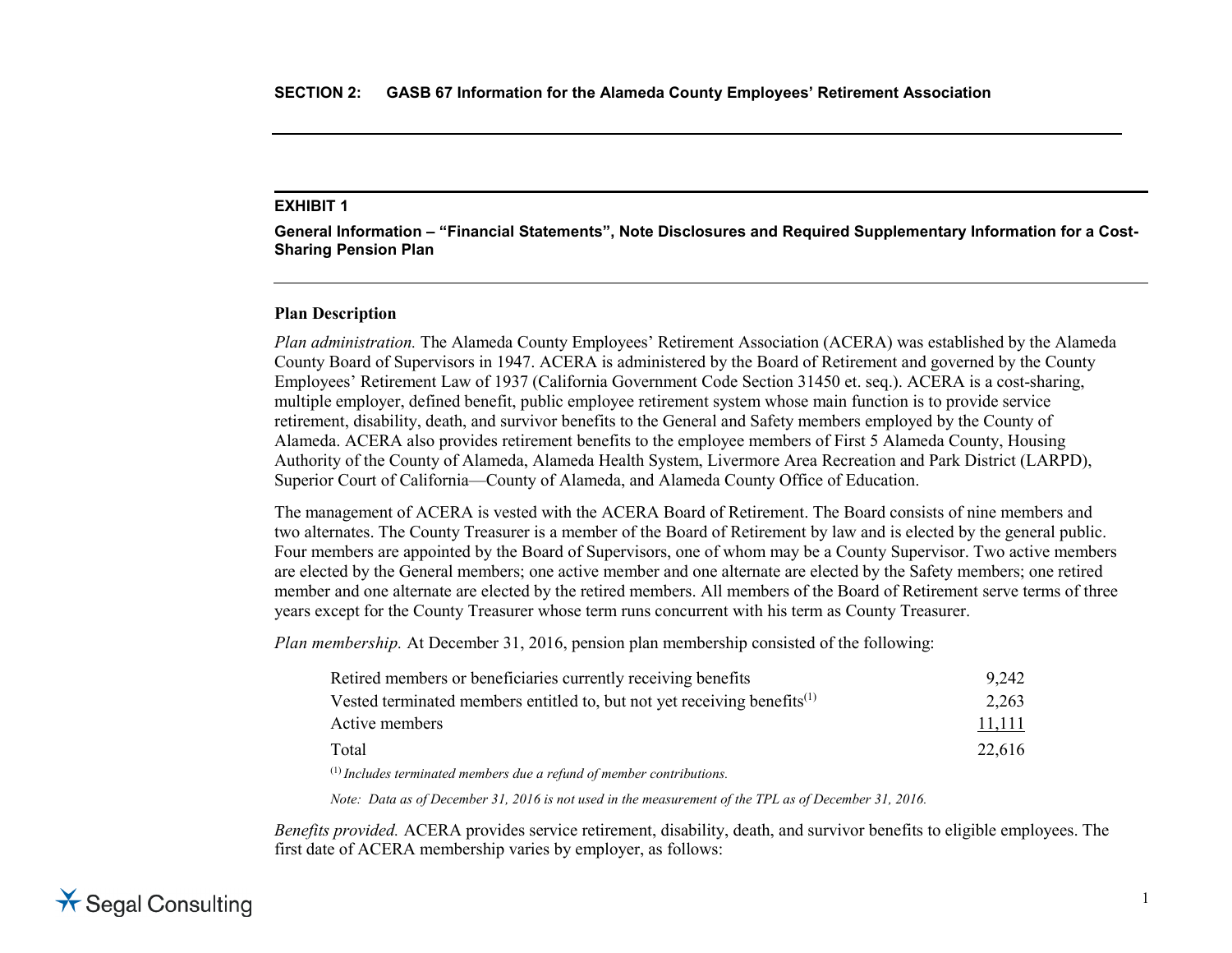- Alameda County, Alameda Health System and Alameda Superior Court Employees: Membership for these employees is effective on the first day of the second pay period following the employee's hire date in an ACERA covered position. This is the date of entry into ACERA membership. As of the date of entry, payroll deductions for retirement contributions begin and service credit for each hour worked is earned. During the short period between the beginning of employment and the ACERA plan date of entry, the employee does not pay contributions or earn service credit. A member may purchase this service credit (referred to as "days prior to entry") any time before retirement without changing the membership, but date of entry does not change.
- Housing Authority and Livermore Area Recreation and Park District Employees: Membership for these employees is effective on the first day of employee's hire in an ACERA covered position. The first date of employment is the date of entry into ACERA membership. As of this date of entry, payroll deductions for retirement contributions begin and service credit for each hour work is earned.
- First 5 Employees: Membership for these employees is effective on the first day of the second pay period following the employee's hire date.
- Office of Education Employees: This is a closed plan with one employee (i.e., there is no new ACERA membership). Membership for this employee is the first day of the second month following employee's hire date.

There are separate retirement benefits for General and Safety members. Safety membership is extended to those involved in active law enforcement, deferred firefighters, or positions that have been designated as Safety by the Board of Retirement (e.g. Juvenile Hall Group Counselor, Probation Officer, etc.). All other employees are classified as General members.

Any new member who becomes a member on or after January 1, 2013 is placed into Tier 4 and is subject to the provisions of California Public Employees' Pension Reform Act of 2013 (PEPRA), California Government Code 7522 et seq. and Assembly Bill (AB) 197.

General members enrolled in Tiers 1, 2, or 3 are eligible to retire once they attain the age of 70 regardless of service or at age 50 with five or more years of retirement service credit and a total of 10 years of qualifying membership. A non-Tier 4 General member with 30 years of service is eligible to retire regardless of age. General members enrolled in Tier 4 are eligible to retire once they have attained the age of 52 and have acquired five years of retirement service credit, or at age 70 regardless of service.

Safety members enrolled in Tiers 1, 2, 2C, or 2D are eligible to retire once they attain the age of 70 regardless of service or at age 50 with five or more years of retirement service credit and a total of 10 years of qualifying membership. A non-Tier 4 Safety member with 20 years of service is eligible to retire regardless of age. Safety members enrolled in Tier 4 are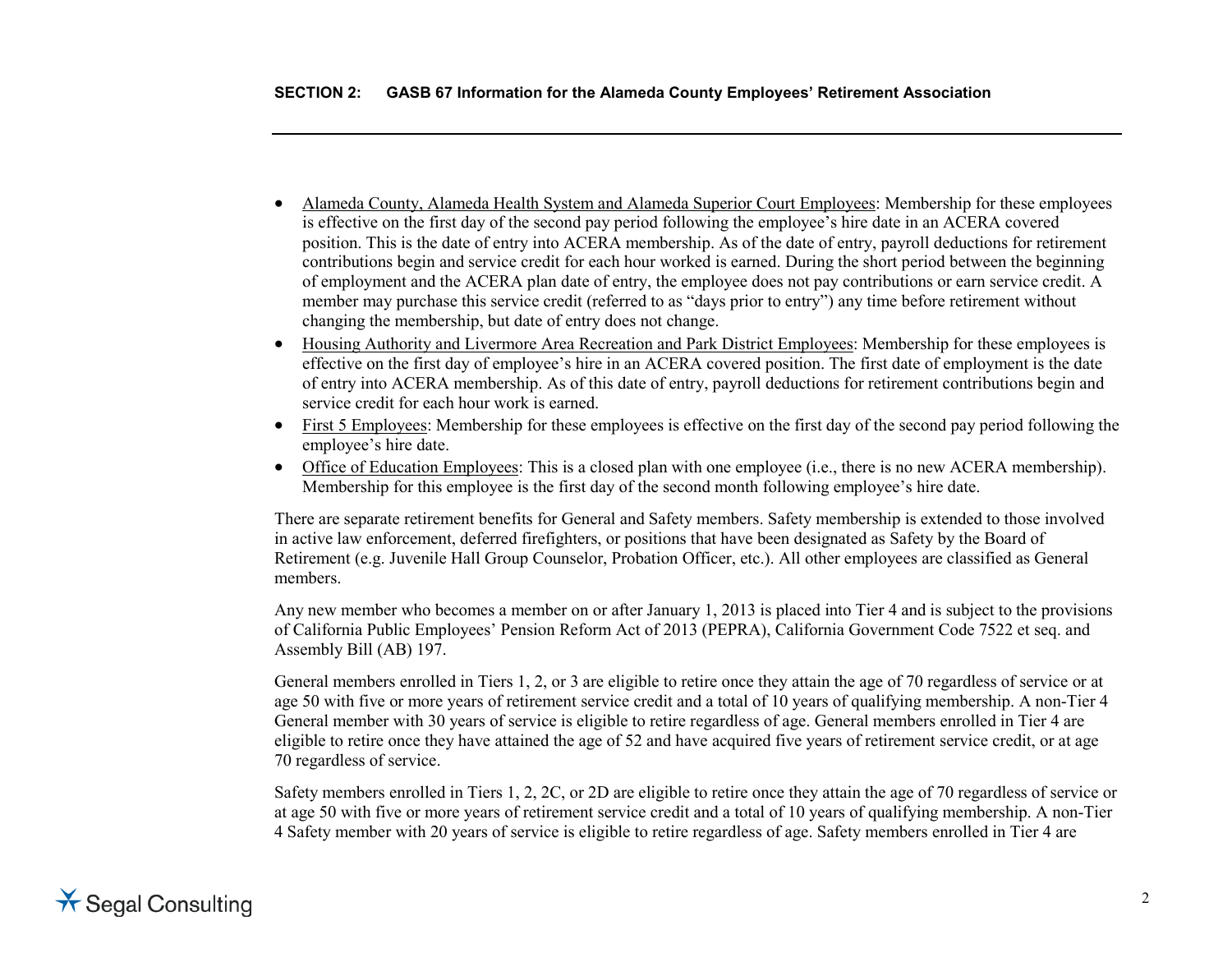eligible to retire once they have attained the age of 50 and have acquired five years of retirement service credit, or at age 70 regardless of service.

The retirement benefit the member will receive is based upon age at retirement, final average compensation, years of retirement service credit and retirement plan and tier.

The tiers and their basic provisions are listed below:

| <b>Tier Name</b> | <b>Service Retirement</b><br><b>Governing Code Section</b> | <b>Effective Date</b> | <b>Basic Provisions</b>              | <b>Final Average</b><br><b>Salary Period</b> | Plan<br><b>Sponsors</b>    |
|------------------|------------------------------------------------------------|-----------------------|--------------------------------------|----------------------------------------------|----------------------------|
| General Tier 1   | §31676.12                                                  | Various               | $2.0\%$ at 57; maximum<br>3% COLA    | Highest 1-year                               | All                        |
| General Tier 2   | §31676.1                                                   | June 30, 1983*        | $2.0\%$ at 61; maximum<br>2% COLA    | Highest 3-years                              | All except<br><b>LARPD</b> |
| General Tier 3   | §31676.18                                                  | October 1, 2008       | $2.5\%$ at 55; maximum<br>3% COLA    | Highest 1-year                               | <b>LARPD</b>               |
| General Tier 4   | §7522.20(a)                                                | January 1, 2013       | $2.5\%$ at 67; maximum<br>2% COLA    | Highest 3-years                              | All                        |
| Safety Tier 1    | §31664.1                                                   | Various               | $3.0\%$ at 50; maximum<br>3% COLA    | Highest 1-year                               | County                     |
| Safety Tier 2    | §31664.1                                                   | June 30, 1983         | $3.0\%$ at 50; maximum<br>2% COLA    | Highest 3-years                              | County                     |
| Safety Tier 2C   | §31664                                                     | October 17, 2010      | $2.6\%$ at 55; maximum<br>2% COLA    | Highest 3-years                              | County                     |
| Safety Tier 2D   | §31664.2                                                   | October 17, 2010      | $3.0\%$ at 55; maximum<br>$2\%$ COLA | Highest 3-years                              | County                     |
| Safety Tier 4    | §7522.25(d)                                                | January 1, 2013       | $2.7\%$ at 57; maximum<br>2% COLA    | Highest 3-years                              | County                     |
|                  |                                                            |                       |                                      |                                              |                            |

*\* For Housing Authority members, the effective date is September 30, 2011.*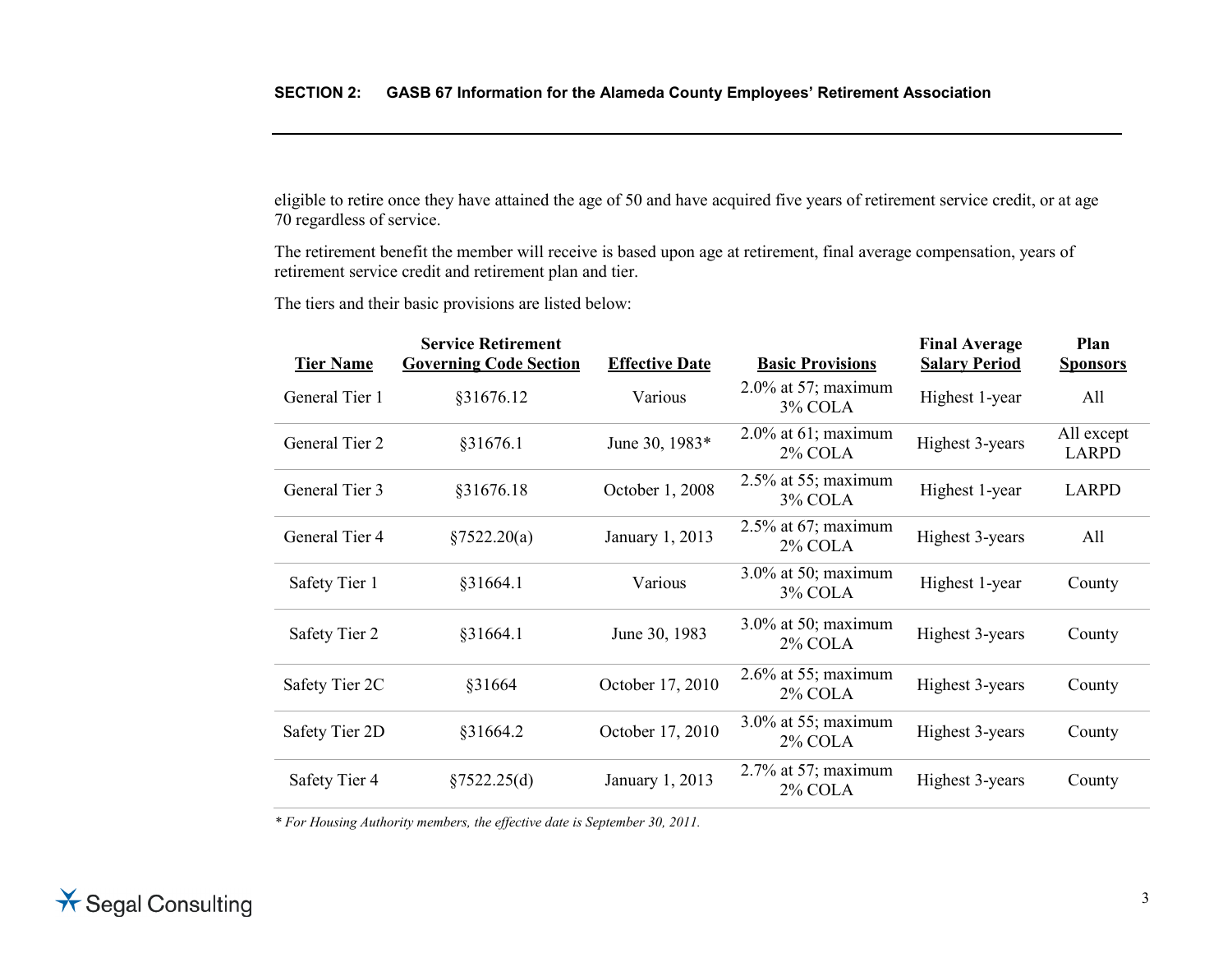For members enrolled in Tiers 1, 2, 2C, 2D, or 3, the maximum monthly retirement allowance is 100% of final compensation. There is no maximum for members enrolled in Tier 4.

The member may elect an unmodified retirement allowance, or choose an optional retirement allowance. The unmodified retirement allowance provides the highest monthly benefit and a 60% continuance to an eligible surviving spouse or domestic partner. An eligible surviving spouse or domestic partner is one married to or registered with the member one year prior to the effective retirement date. There are four optional retirement allowances the member may choose. Each of the optional retirement allowances requires a reduction in the unmodified retirement allowance in order to allow the member the ability to provide certain benefits to a surviving spouse, domestic partner, or named beneficiary having an insurable interest in the life of the member.

ACERA provides an annual cost-of-living benefit to all retirees. The cost-of-living adjustment, based upon the Consumer Price Index for the San Francisco-Oakland-San Jose Area (with 1982-84 as the base period), is capped at 3.0% for General Tiers 1 and 3 and Safety Tier 1, and at 2.0% for General Tiers 2 and 4 and Safety Tiers 2, 2C, 2D, and 4.

The County of Alameda and the other participating agencies contribute to the retirement plan based upon actuarially determined contribution rates adopted by the Board of Retirement. Employer contribution rates are adopted annually based upon recommendations received from ACERA's actuary after the completion of the annual actuarial valuation. The average employer contribution rate as of December 31, 2016 for 2016 (based on the December 31, 2014 valuation for the second half of 2015/2016 and on the December 31, 2015 valuation for the first half of 2016/2017) was 25.51% of compensation.

Members are required to make contributions to ACERA regardless of the retirement plan or tier in which they are included. The average member contribution rate as of December 31, 2016 for 2016 (based on the December 31, 2014 valuation for the second half of 2015/2016 and on the December 31, 2015 valuation for the first half of 2016/2017) was 9.05% of compensation.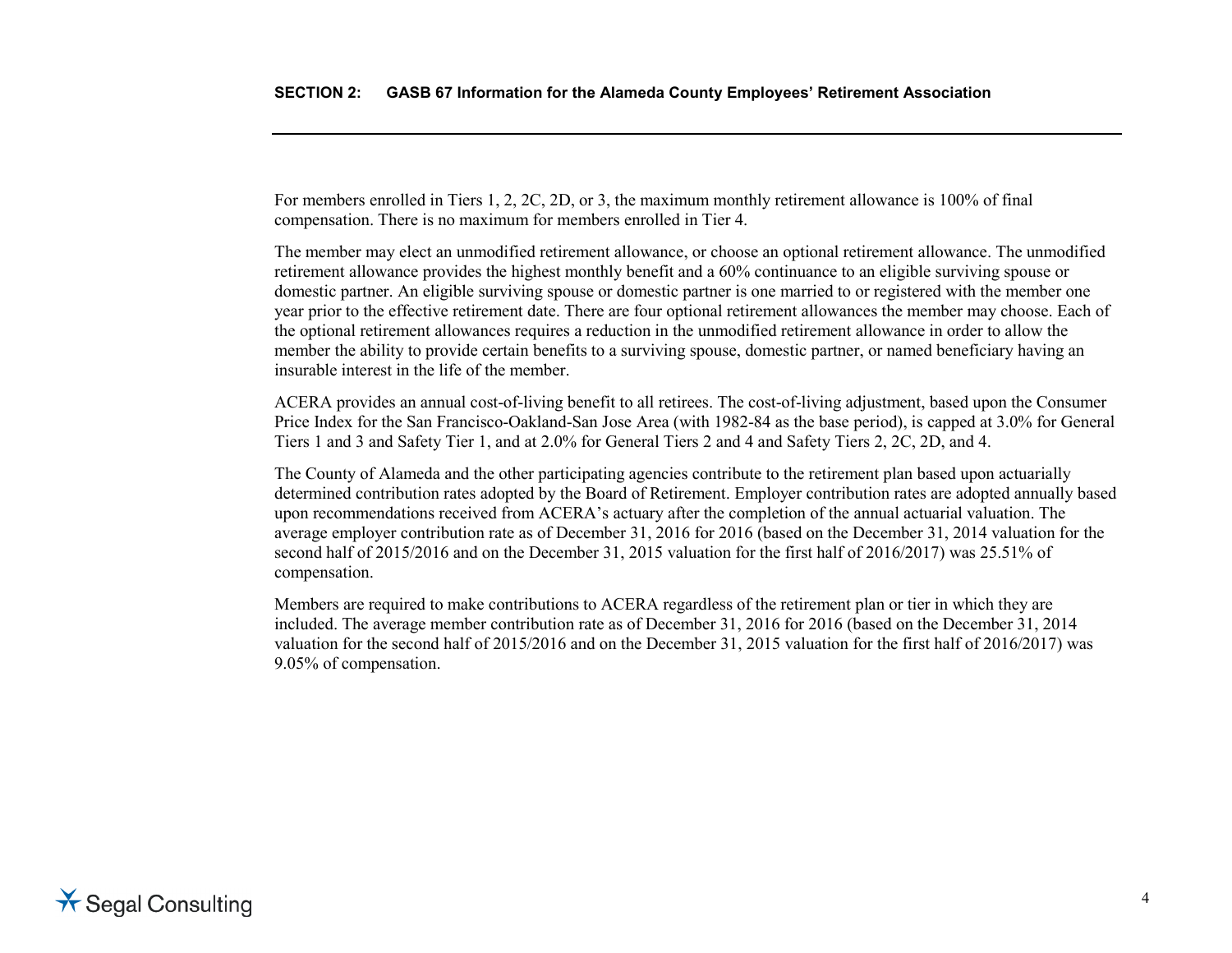#### **Net Pension Liability**

The components of the Net Pension Liability are as follows:

|                                                                            | <b>December 31, 2016</b> | <b>December 31, 2015</b> |
|----------------------------------------------------------------------------|--------------------------|--------------------------|
| <b>Total Pension Liability</b>                                             | \$8,410,978,895          | \$7,971,890,739          |
| Plan Fiduciary Net Position                                                | 6, 167, 784, 668         | 5,853,442,721            |
| Net Pension Liability                                                      | \$2,243,194,227          | \$2,118,448,018          |
| Plan Fiduciary Net Position as a percentage of the Total Pension Liability | 73.33%                   | 73.43%                   |

The Net Pension Liability was measured as of December 31, 2016 and 2015. Plan Fiduciary Net Position (plan assets) was valued as of the measurement date while the Total Pension Liability was determined based upon rolling forward the Total Pension Liability from actuarial valuations as of December 31, 2015 and 2014, respectively.

*Plan provisions*. The plan provisions used in the measurement of the NPL are the same as those used in ACERA's funding valuations as of December 31, 2015 and December 31, 2014, respectively.

*Actuarial assumptions.* The Total Pension Liabilities as of December 31, 2016 and December 31, 2015 were determined by actuarial valuations as of December 31, 2015 and December 31, 2014, respectively. The actuarial assumptions used to develop the December 31, 2016 and December 31, 2015 TPLs are the same assumptions used in the December 31, 2016 and 2015 funding valuations for ACERA, respectively. In particular, the following actuarial assumptions were applied to all periods included in the measurement:

#### **December 31, 2016 and December 31, 2015**

| Inflation                 | $3.25\%$                                                                                          |
|---------------------------|---------------------------------------------------------------------------------------------------|
| Salary increases          | General: 7.45% to 4.15% and Safety: 10.45% to 4.45%, vary by service, including inflation         |
| Investment rate of return | 7.60%, net of pension plan investment expense, including inflation                                |
| Other assumptions         | See analysis of actuarial experience during the period December 1, 2010 through November 30, 2013 |

The long-term expected rate of return on pension plan investments for funding valuation purposes was determined using a building-block method in which expected future real rates of return (expected returns, net of pension plan investment expense and inflation) are developed for each major asset class. The returns are combined to produce the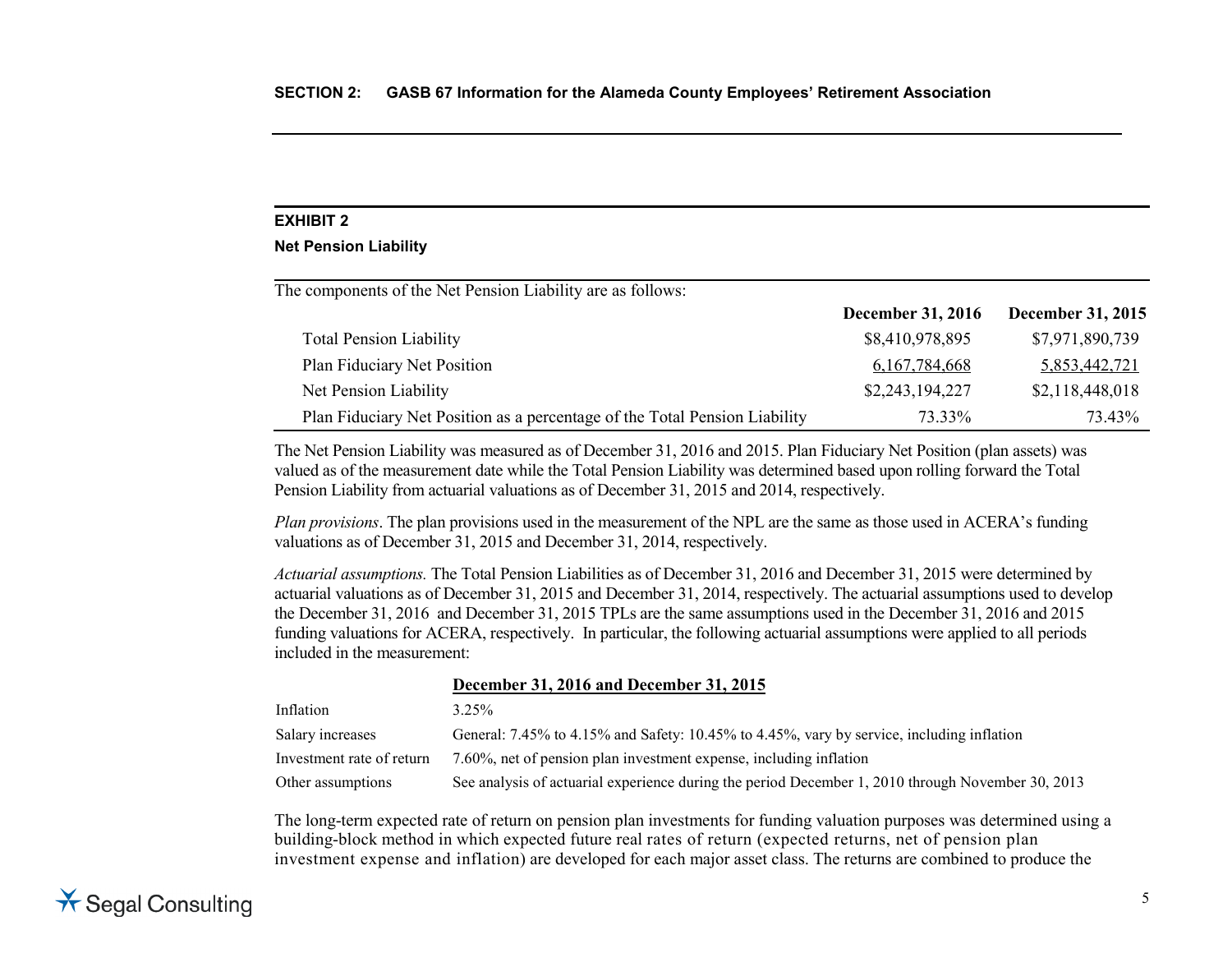long-term expected rate of return by weighting the expected future real rates of return by the target asset allocation percentage and by adding expected inflation and subtracting expected investment expenses and a risk margin. The target allocation and projected arithmetic real rates of return for each major asset class, after deducting inflation, but before deducting investment expenses, used in the derivation of the long-term expected investment rate of return assumption are summarized in the following table:

| <b>Asset Class</b>             | <b>Target</b><br><b>Allocation</b> | Long-Term<br><b>Expected Real</b><br><b>Rate of Return</b> |
|--------------------------------|------------------------------------|------------------------------------------------------------|
| Domestic Large Cap Equity      | 25.60%                             | 5.91%                                                      |
| Domestic Small Cap Equity      | $6.40\%$                           | 6.47%                                                      |
| Developed International Equity | 20.25%                             | 6.88%                                                      |
| <b>Emerging Market Equity</b>  | 6.75%                              | 8.24%                                                      |
| U.S. Core Fixed Income         | 11.25%                             | 0.73%                                                      |
| High Yield Bonds               | 1.50%                              | 2.67%                                                      |
| International Bonds            | 2.25%                              | $0.42\%$                                                   |
| Real Estate                    | $6.00\%$                           | 4.95%                                                      |
| Commodities                    | 2.00%                              | 4.25%                                                      |
| Absolute Return (Hedge Fund)   | 7.50%                              | 3.17%                                                      |
| Real Return                    | $3.00\%$                           | $0.70\%$                                                   |
| Private Equity                 | $7.50\%$                           | 11.94%                                                     |
| <b>Total</b>                   | 100.00%                            |                                                            |

*Discount rate:* The discount rate used to measure the Total Pension Liability was 7.60% as of December 31, 2016 and December 31, 2015. Our understanding is that Article 5.5 of the Statute, which authorizes the allocation of 50% of excess earnings to the SRBR, does not allow for the use of a different investment return assumption for funding than is used for interest crediting. In order to reflect the provisions of Article 5.5, we have treated future allocations to the SRBR as an additional outflow against the Plan's Fiduciary Net Position in the GASB crossover test, as mentioned earlier in Section 1. Again, we are estimating that the additional outflow would average approximately 0.75% of assets over time, based on the results of our stochastic modeling of the 50% allocation of future excess earnings to the SRBR.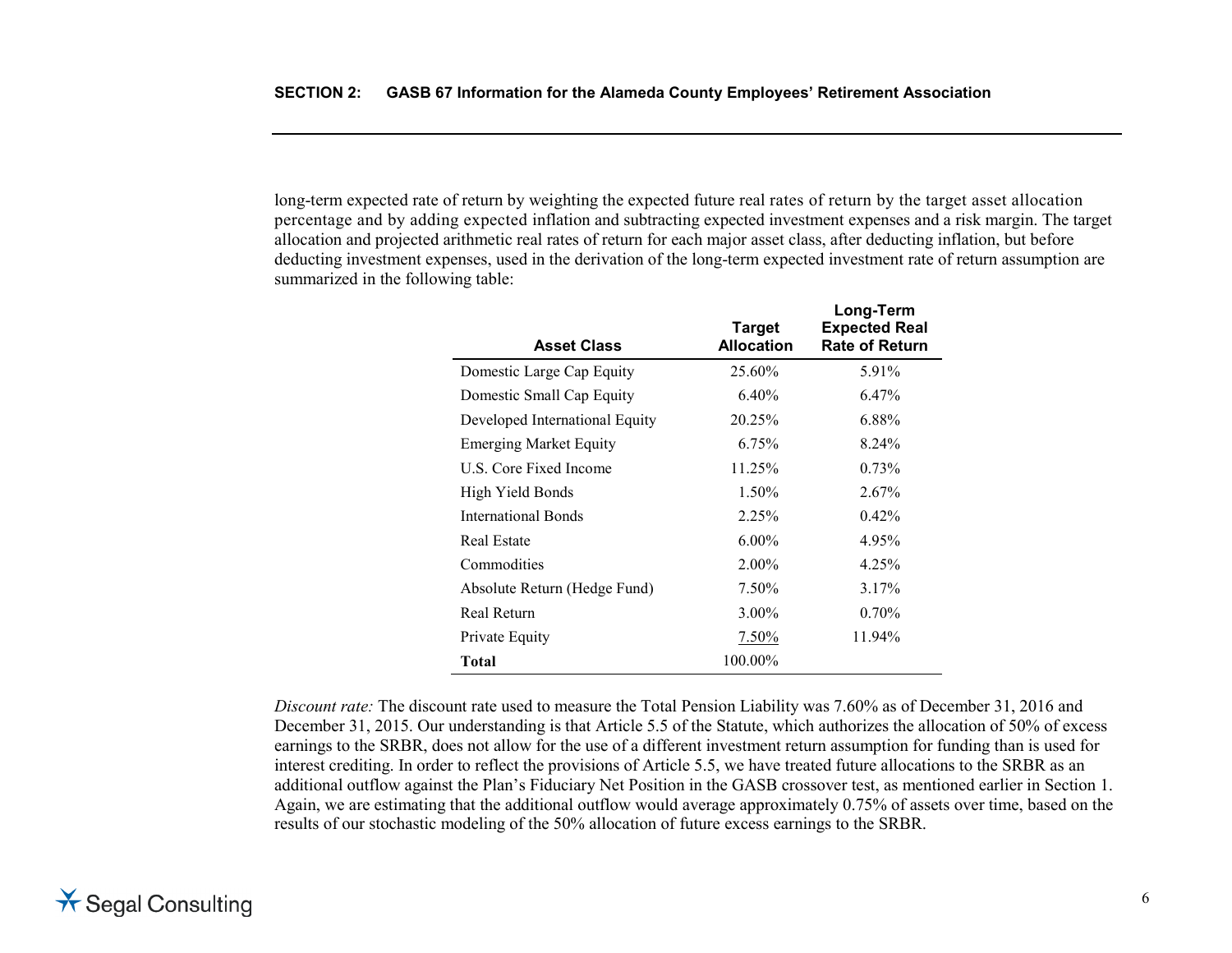<span id="page-15-0"></span>The projection of cash flows used to determine the discount rate assumes plan member contributions will be made at the current member contribution rates, and that employer contributions will be made at rates equal to the actuarially determined contribution rates<sup>[6](#page-15-0)</sup> plus additional future contributions that would follow from the future allocation of excess earnings to the SRBR. Projected employer contributions that are intended to fund the service costs for future plan members and their beneficiaries, as well as projected contributions from future plan members, are not included. Based on those assumptions, the pension plan's Fiduciary Net Position was projected to be available to make all projected future benefit payments for current plan members. Therefore, the long-term expected rate of return on pension plan investments was applied to all periods of projected benefit payments to determine the Total Pension Liability as of both December 31, 2016 and December 31, 2015.

*Sensitivity of the Net Pension Liability to changes in the discount rate.* The following presents the Net Pension Liability as of December 31, 2016, calculated using the discount rate of 7.60%, as well as what the Net Pension Liability would be if it were calculated using a discount rate that is 1-percentage-point lower (6.60%) or 1-percentage-point higher (8.60%) than the current rate:

|                                               | Current                   |                                    |                           |  |
|-----------------------------------------------|---------------------------|------------------------------------|---------------------------|--|
|                                               | 1% Decrease<br>$(6.60\%)$ | <b>Discount Rate</b><br>$(7.60\%)$ | 1% Increase<br>$(8.60\%)$ |  |
| Net Pension Liability as of December 31, 2016 | \$3,288,325,022           | \$2,243,194,227                    | \$1,368,605,138           |  |

*<sup>6</sup> For this purpose, only employer contributions that are intended to fund benefits of current plan members and their beneficiaries are included.*



 $\overline{a}$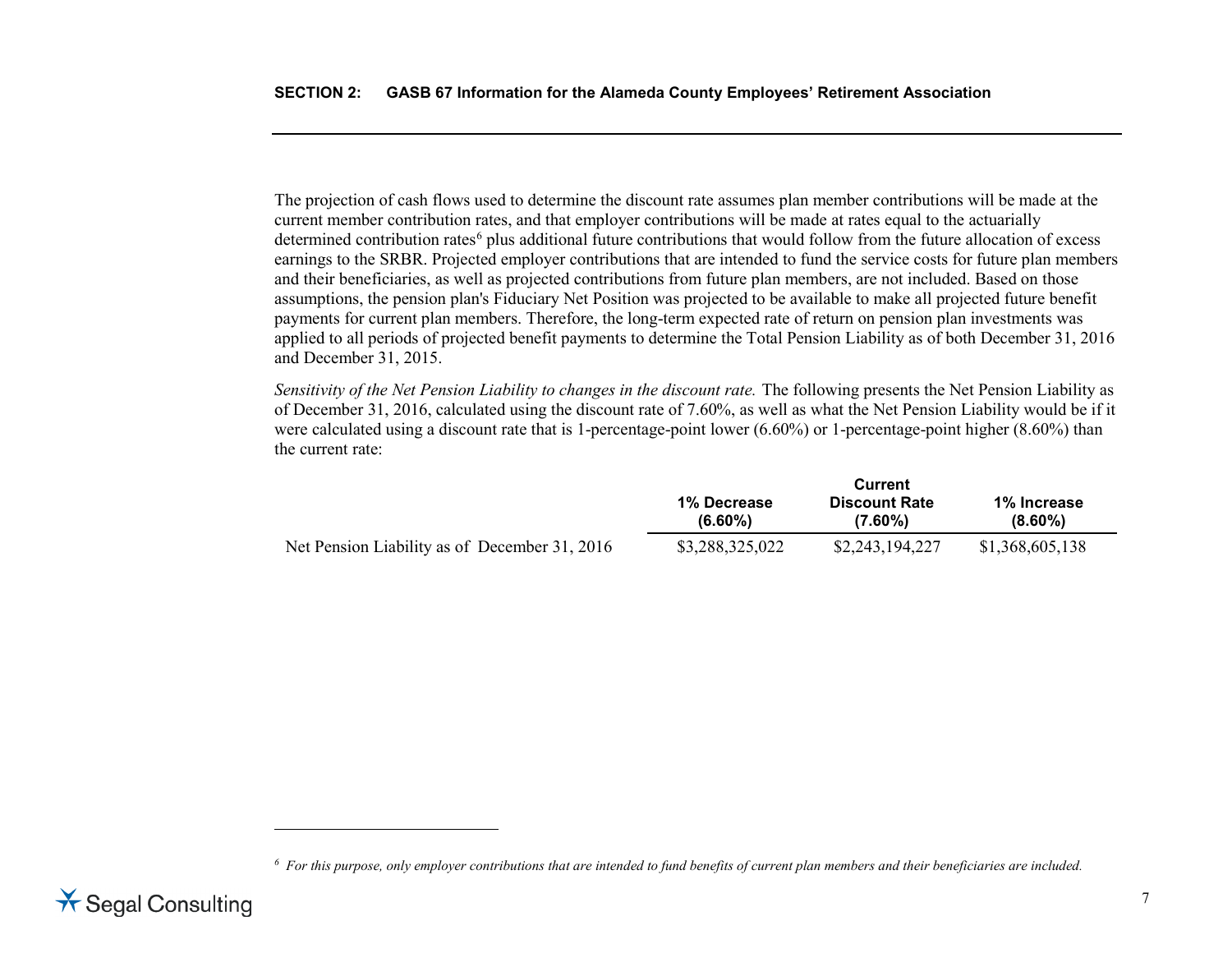### **Schedule of Changes in Net Pension Liability – Last Two Fiscal Years**

|                                                                      | 2016            | 2015             |
|----------------------------------------------------------------------|-----------------|------------------|
| <b>Total Pension Liability</b>                                       |                 |                  |
| Service cost                                                         | \$175,641,823   | \$172,584,860    |
| Interest                                                             | 603,168,007     | 579,500,335      |
| Change of benefit terms                                              | $\theta$        | $\theta$         |
| Differences between expected and actual experience                   | $-68,175,766$   | $-31,964,793$    |
| Changes of assumptions                                               | 150,676,929     |                  |
| Benefit payments, including refunds of employee contributions        | -422,222,837    | -401,298,415     |
| <b>Net change in Total Pension Liability</b>                         | \$439,088,156   | \$318,821,987    |
| <b>Total Pension Liability – beginning</b>                           | 7,971,890,739   | 7,653,068,752    |
| Total Pension Liability – ending (a)                                 | \$8,410,978,895 | \$7,971,890,739  |
| <b>Plan Fiduciary Net Position</b>                                   |                 |                  |
| Contributions - employer                                             | \$241,728,451   | \$224,607,104    |
| Contributions – employee                                             | 85,736,229      | 82,948,934       |
| Net investment income                                                | 423,717,554     | 49,020,511       |
| Benefit payments, including refunds of employee contributions        | -422,222,837    | -401,298,415     |
| Administrative expense                                               | $-14,617,450$   | $-14,261,625$    |
| Other                                                                |                 |                  |
| <b>Net change in Plan Fiduciary Net Position</b>                     | \$314,341,947   | -\$58,983,491    |
| <b>Plan Fiduciary Net Position</b> $(1)$ – beginning                 | 5,853,442,721   | 5,912,426,212    |
| Plan Fiduciary Net Position $(1)$ – ending (b)                       | \$6,167,784,668 | \$5,853,442,721  |
| Net Pension Liability – ending $(a) - (b)$                           | \$2,243,194,227 | \$2,118,448,018  |
| Plan Fiduciary Net Position as a percentage of the Total Pension     |                 |                  |
| Liability                                                            | 73.33%          | 73.43%           |
| Covered employee payroll <sup>(2)</sup>                              | \$947,567,631   | \$945,858,017(3) |
| Plan Net Pension Liability as percentage of covered employee payroll | 236.73%         | 223.97%          |

*(1) Market value of assets, less OPEB-related SRBR assets (OPEB-related SRBR assets include a proportionate share of the deferred market losses after netting out the Contingency Reserve, reduced on a proportional basis relative to the total actual balances in the OPEB and non-OPEB reserves).*

*(2) Covered employee payroll shown represents Compensation Earnable and Pensionable Compensation. Only Compensation Earnable and Pensionable Compensation that would possibly go into the determination of retirement benefits are included.*

*(3) ACERA indicated that this amount is based on 27 pay periods for 2015.*

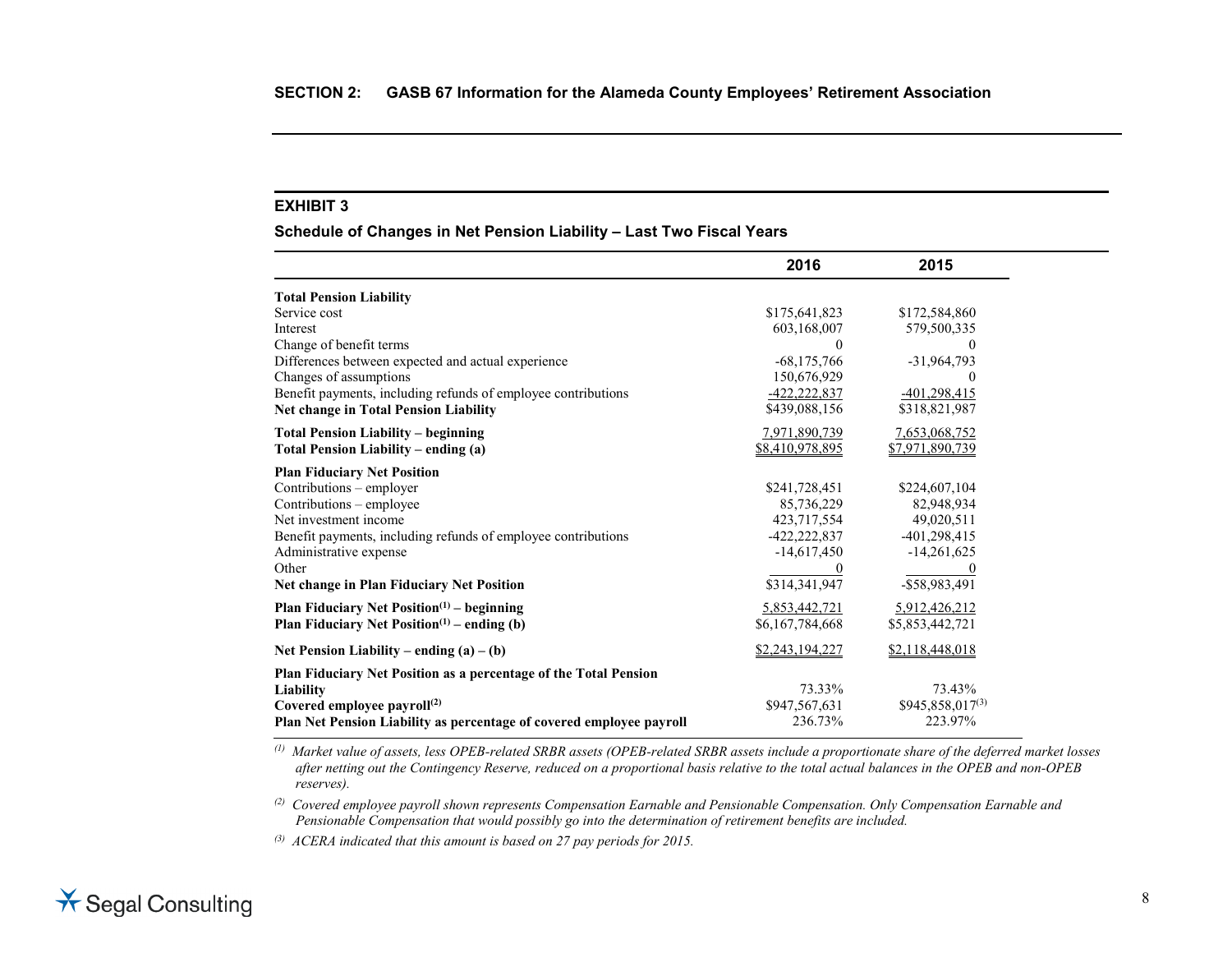**Schedule of Contributions – Last Ten Fiscal Years**

| Year Ended<br>December 31 | <b>Actuarially</b><br><b>Determined</b><br><b>Contributions</b> | <b>Contributions in</b><br><b>Relation to the</b><br><b>Actuarially</b><br><b>Determined</b><br><b>Contributions</b> | <b>Contribution</b><br><b>Deficiency</b><br>(Excess) | Covered<br><b>Employee</b><br>Payroll <sup>(1)</sup> | <b>Contributions as</b><br>a Percentage of<br><b>Covered Employee</b><br><b>Payroll</b> |
|---------------------------|-----------------------------------------------------------------|----------------------------------------------------------------------------------------------------------------------|------------------------------------------------------|------------------------------------------------------|-----------------------------------------------------------------------------------------|
| 2007                      | \$130,039,582                                                   | \$130,039,582                                                                                                        | \$0                                                  | \$757,852,846                                        | 17.16%                                                                                  |
| 2008                      | 129,660,363                                                     | 129,660,363                                                                                                          | $\mathbf{0}$                                         | 810,712,790                                          | 15.99%                                                                                  |
| 2009                      | 132,198,602                                                     | 132,198,602                                                                                                          | $\mathbf{0}$                                         | 838, 141, 323                                        | 15.77%                                                                                  |
| 2010                      | 147,543,301                                                     | 147,543,301                                                                                                          | $\mathbf{0}$                                         | 839,617,361                                          | 17.57%                                                                                  |
| 2011                      | 162,879,221                                                     | 162,879,221                                                                                                          | $\mathbf{0}$                                         | 837,482,162                                          | 19.45%                                                                                  |
| 2012                      | 179,648,812                                                     | 179,648,812                                                                                                          | $\mathbf{0}$                                         | 845,932,592                                          | 21.24%                                                                                  |
| 2013                      | 191,180,146                                                     | 191,180,146                                                                                                          | $\theta$                                             | 853, 349, 657                                        | 22.40%                                                                                  |
| 2014                      | 213,254,775                                                     | 213,254,775                                                                                                          | $\mathbf{0}$                                         | 886,924,862                                          | 24.04%                                                                                  |
| 2015                      | 224,607,104                                                     | 224,607,104                                                                                                          | $\theta$                                             | 945, 858, 017 <sup>(2)</sup>                         | 23.75%                                                                                  |
| 2016                      | 241,728,451                                                     | 241,728,451                                                                                                          | $\mathbf{0}$                                         | 947,567,631                                          | 25.51%                                                                                  |

*(1) Covered employee payroll shown represents Compensation Earnable and Pensionable Compensation. Only Compensation Earnable and Pensionable Compensation that would possibly go into the determination of retirement benefits are included.*

*(2) ACERA indicated that this amount is based on 27 pay periods for 2015.*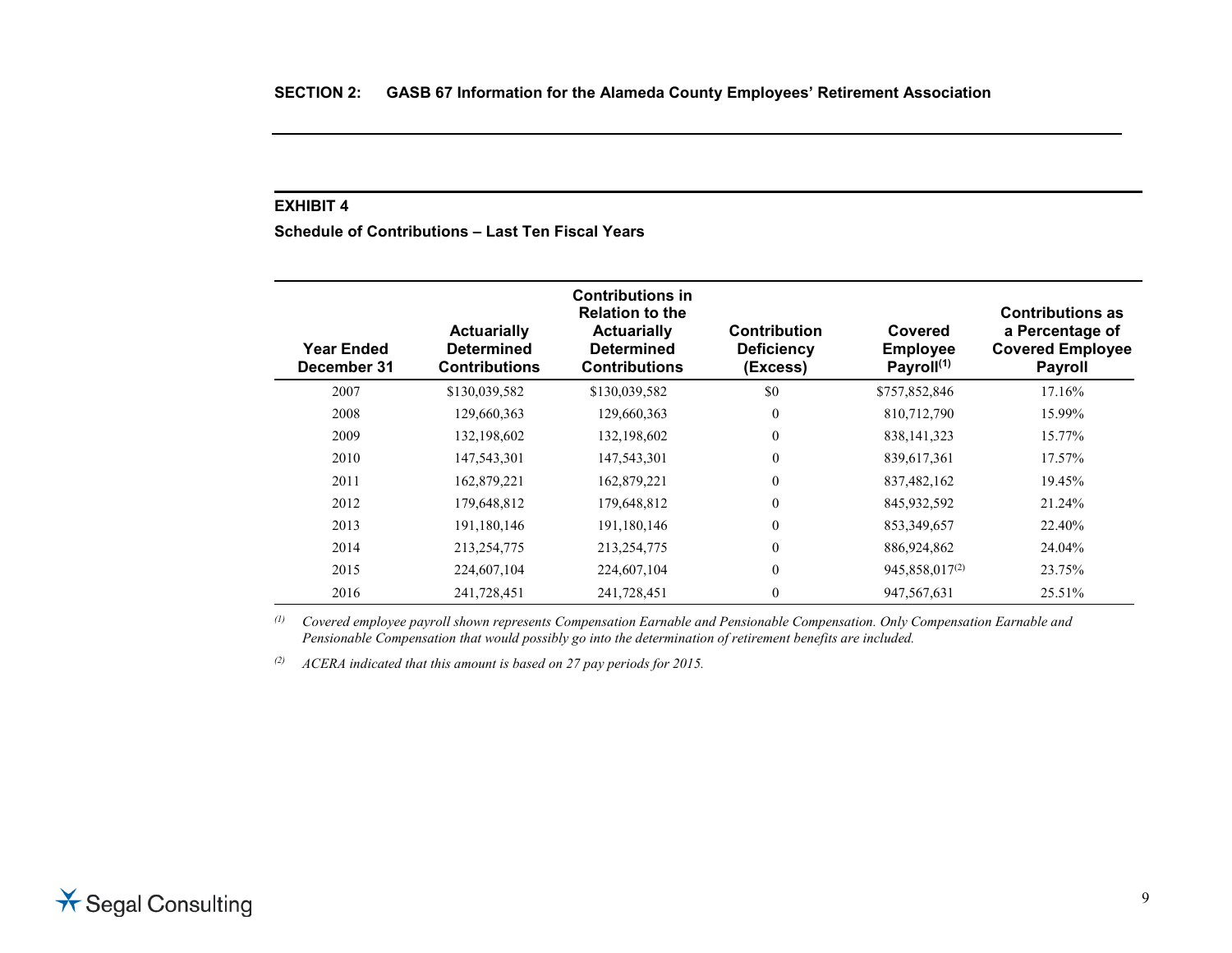| <b>Notes to Exhibit 4</b>                                                                    |                                                                                                                                                                                                                                                                                                                                                                                                                                                                                                                                                                                                                             |
|----------------------------------------------------------------------------------------------|-----------------------------------------------------------------------------------------------------------------------------------------------------------------------------------------------------------------------------------------------------------------------------------------------------------------------------------------------------------------------------------------------------------------------------------------------------------------------------------------------------------------------------------------------------------------------------------------------------------------------------|
| Methods and assumptions used to<br>establish "actuarially determined<br>contribution" rates: |                                                                                                                                                                                                                                                                                                                                                                                                                                                                                                                                                                                                                             |
| <b>Valuation date</b>                                                                        | Actuarially determined contribution rates for the first six months of calendar year 2016 (or the second half of<br>fiscal year 2015/2016) are calculated based on the December 31, 2014 valuation. Actuarially determined<br>contribution rates for the last six months of calendar year 2016 (or the first half of fiscal year 2016/2017) are<br>calculated based on the December 31, 2015 valuation.                                                                                                                                                                                                                      |
| Actuarial cost method                                                                        | Entry Age Actuarial Cost Method                                                                                                                                                                                                                                                                                                                                                                                                                                                                                                                                                                                             |
| <b>Amortization method</b>                                                                   | Level percent of payroll (3.75% payroll growth assumed)                                                                                                                                                                                                                                                                                                                                                                                                                                                                                                                                                                     |
| <b>Remaining amortization period</b>                                                         |                                                                                                                                                                                                                                                                                                                                                                                                                                                                                                                                                                                                                             |
| December 31, 2014 valuation                                                                  | Prior to January 1, 2012, the total UAAL was amortized on a 30-year decreasing period, with 21 years<br>remaining as of December 31, 2011 (and 18 years remaining as of December 31, 2014). On or after<br>January 1, 2012, any new UAAL resulting from plan amendments are amortized over separate decreasing 15-<br>year periods; early retirement incentive programs (ERIPs) are amortized over separate decreasing 5-year<br>periods; assumption and method changes are amortized over separate decreasing 20-year periods; and<br>experience gains/losses are also amortized over separate decreasing 20-year periods. |
| December 31, 2015 valuation                                                                  | Prior to January 1, 2012, the total UAAL was amortized on a 30-year decreasing period, with 21 years<br>remaining as of December 31, 2011 (and 17 years remaining as of December 31, 2015). On or after<br>January 1, 2012, any new UAAL resulting from plan amendments are amortized over separate decreasing 15-<br>year periods; early retirement incentive programs (ERIPs) are amortized over separate decreasing 5-year<br>periods; assumption and method changes are amortized over separate decreasing 20-year periods; and<br>experience gains/losses are also amortized over separate decreasing 20-year periods. |
| <b>Asset valuation method</b>                                                                | The actuarial value of assets is determined by recognizing any difference between the actual and the expected<br>market return over 10 six-month interest crediting periods. The actuarial value of assets is further adjusted, if<br>necessary, to be within 40% of the market value of assets. The valuation value of assets is the actuarial value<br>of assets reduced by the value of the non-valuation reserves.                                                                                                                                                                                                      |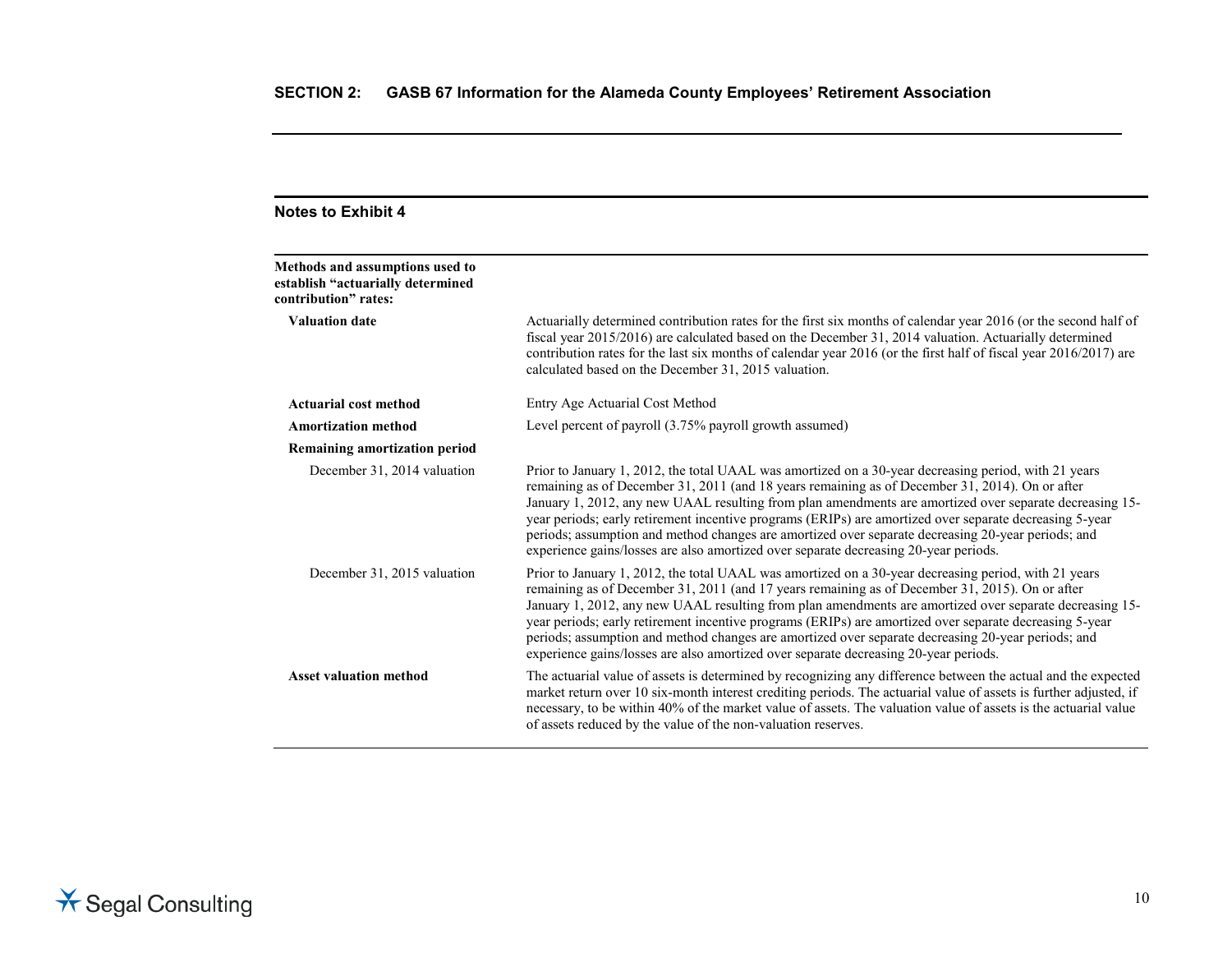# **Notes to Exhibit 4 - continued**

| <b>Actuarial assumptions:</b>          | December 31, 2014 Valuation                                                                                                                       | December 31, 2015 Valuation                                                                                                                       |
|----------------------------------------|---------------------------------------------------------------------------------------------------------------------------------------------------|---------------------------------------------------------------------------------------------------------------------------------------------------|
| Investment rate of return              | 7.60%, net of pension plan investment expense,<br>including inflation                                                                             | 7.60%, net of pension plan investment expense,<br>including inflation                                                                             |
| Inflation rate                         | $3.25\%$                                                                                                                                          | 3.25%                                                                                                                                             |
| Real across-the-board salary increases | $0.50\%$                                                                                                                                          | $0.50\%$                                                                                                                                          |
| Projected salary increases             | General: 7.45% and 4.15% and Safety: 10.45%<br>to 4.45%, vary by service, including inflation                                                     | General: 7.45% and 4.15% and Safety: 10.45%<br>to 4.45%, vary by service, including inflation                                                     |
| Cost of living adjustments             | 3.00% of retirement income for General Tiers 1<br>and 3, and Safety Tier 1; 2.00% for General<br>Tiers 2 and 4, and Safety Tiers 2, 2C, 2D, and 4 | 3.00% of retirement income for General Tiers 1<br>and 3, and Safety Tier 1; 2.00% for General<br>Tiers 2 and 4, and Safety Tiers 2, 2C, 2D, and 4 |
| Other assumptions                      | Same as those used in the December 31, 2014<br>funding actuarial valuation                                                                        | Same as those used in the December 31, 2015<br>funding actuarial valuation                                                                        |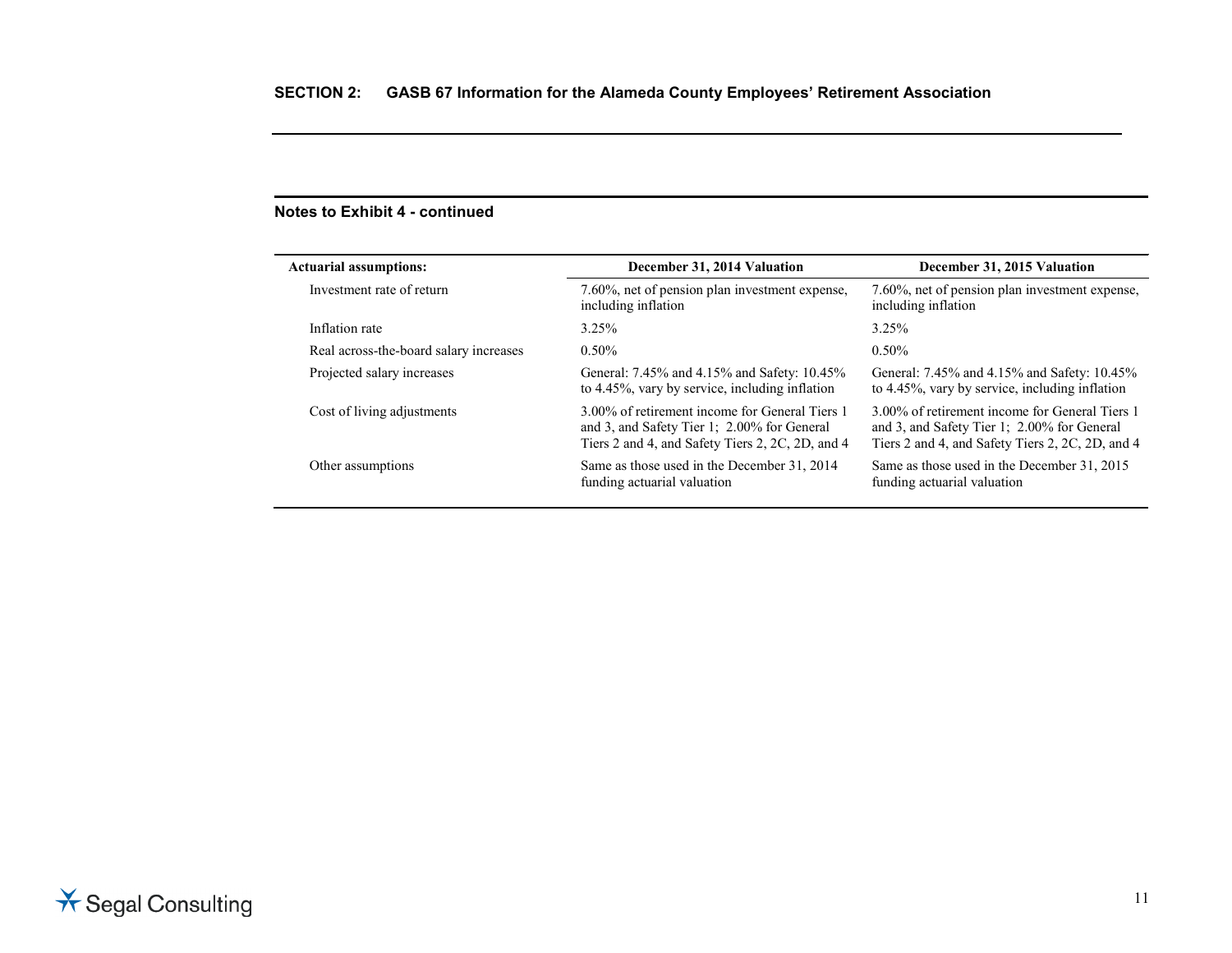**Projection of Pension Plan's Fiduciary Net Position for Use in Calculation of Discount Rate as of December 31, 2016**

**(\$ in millions)**

| Year             | <b>Projected Beginning</b><br><b>Plan Fiduciary</b> | Projected<br><b>Total</b> | Projected<br><b>Benefit</b> | Projected<br><b>Administrative</b> | Projected<br>Investment | <b>Projected Ending</b><br><b>Plan Fiduciary</b> |
|------------------|-----------------------------------------------------|---------------------------|-----------------------------|------------------------------------|-------------------------|--------------------------------------------------|
| <b>Beginning</b> | <b>Net Position</b>                                 | <b>Contributions</b>      | <b>Payments</b>             | <b>Expenses</b>                    | Earnings                | <b>Net Position</b>                              |
| January 1,       | (a)                                                 | (b)                       | (c)                         | (d)                                | (e)                     | $(f) = (a) + (b) - (c) - (d) + (e)$              |
| 2016             | 5,853                                               | 327                       | 422                         | 15                                 | 424                     | 6,168                                            |
| 2017             | 6,168                                               | 309                       | 509                         | 15                                 | 458                     | 6,410                                            |
| 2018             | 6,410                                               | 316                       | 534                         | 16                                 | 475                     | 6,651                                            |
| 2019             | 6,651                                               | 330                       | 560                         | 17                                 | 493                     | 6,898                                            |
| 2020             | 6,898                                               | 349                       | 588                         | 17                                 | 511                     | 7,153                                            |
| 2021             | 7,153                                               | 360                       | 615                         | 18                                 | 530                     | 7,410                                            |
| 2022             | 7,410                                               | 366                       | 644                         | 19                                 | 549                     | 7,662                                            |
| 2023             | 7,662                                               | 374                       | 673                         | 19                                 | 567                     | 7,910                                            |
| 2024             | 7,910                                               | 383                       | 703                         | 20                                 | 585                     | 8,155                                            |
| 2025             | 8,155                                               | 392                       | 732                         | 20                                 | 602                     | 8,398                                            |
| 2040             | 9,711                                               | 233                       | 1,064                       | 24                                 | 700                     | 9,556                                            |
| 2041             | 9,556                                               | 222                       | 1,072                       | 24                                 | 687                     | 9,370                                            |
| 2042             | 9,370                                               | 224                       | 1,076                       | 23                                 | 673                     | 9,168                                            |
| 2043             | 9,168                                               | 223                       | 1,077                       | 23                                 | 658                     | 8,949                                            |
| 2044             | 8,949                                               | 222                       | 1,076                       | 22                                 | 641                     | 8,714                                            |
| 2084             | 94                                                  | 30                        | 60                          | $0 *$                              | 6                       | 68                                               |
| 2085             | 68                                                  | 26                        | 50                          | $0 *$                              | 4                       | 49                                               |
| 2086             | 49                                                  | 23                        | 40                          | $0 *$                              | 3                       | 34                                               |
| 2087             | 34                                                  | 20                        | 33                          | $0 *$                              | $\overline{2}$          | 23                                               |
| 2088             | 23                                                  | 17                        | 26                          | $0 *$                              | 1                       | 15                                               |
| 2103             | $\overline{2}$                                      | $\mathbf{1}$              | 1                           | $0 *$                              | $0 *$                   | $\overline{2}$                                   |
| 2104             | $\overline{\mathbf{c}}$                             | $0 *$                     | 1                           | $0 *$                              | $0 *$                   | $\overline{c}$                                   |
| 2105             | $\overline{2}$                                      | $0 *$                     | 1                           | $0 *$                              | $0 *$                   | $\mathbf{1}$                                     |
| 2128             | $0 *$                                               | $0 *$                     | $0 *$                       | $0 *$                              | $0 *$                   | $0 *$                                            |
| 2129             | $0 *$                                               | $0 *$                     | $0 *$                       | $0 *$                              | $0 *$                   | $0 *$                                            |
| 2130             | $0 *$                                               | $0 *$                     | $0 *$                       | $0 *$                              | $0 *$                   | $0 *$                                            |
| 2131             | $0 *$                                               | $0 *$                     | $0 *$                       | $0 *$                              | $0 *$                   | $0 *$                                            |
| 2131             | $0 *$<br><b>Discounted Value:</b>                   |                           |                             |                                    |                         |                                                  |

*\* Less than \$1 M, when rounded.*